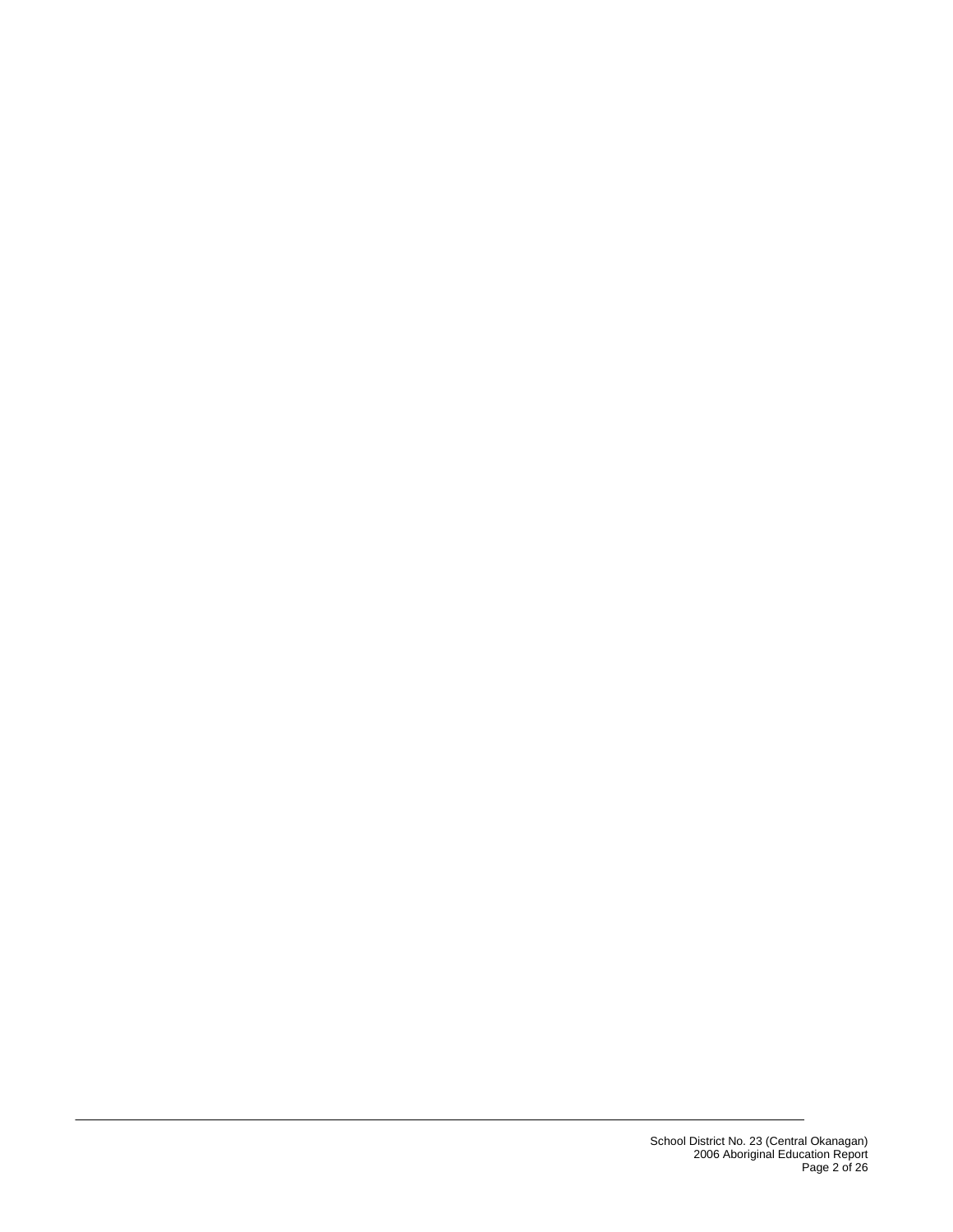

# **TABLE OF CONTENTS**

| Introduction                                                                                                                                                       | 5              |
|--------------------------------------------------------------------------------------------------------------------------------------------------------------------|----------------|
| <b>Aboriginal Education Committee</b>                                                                                                                              | 6              |
| Aboriginal Education Program Goals (2006)                                                                                                                          | 6              |
| Aboriginal Student Performance Information                                                                                                                         | 13             |
| <b>Report Card Data</b><br><b>Foundation Skills Assessment (FSA) Results</b><br><b>Aboriginal Student Graduation Results</b><br>Attendance Data<br>Discipline Data |                |
| <b>Enhancement Agreement</b>                                                                                                                                       | 19             |
| Appendices                                                                                                                                                         | 22             |
| <b>Terms of Reference</b><br>A<br>B<br>2005-2006 and 2006-2007 Aboriginal Education Program Budget<br>C<br><b>Memorandum of Agreement</b>                          | 22<br>23<br>25 |



*Working Together for Aboriginal Students of All Nations* 

*(Advocates, Cultural Presenters, Aboriginal Education Program Coordinator, and Cultural Facilitator Assistant)*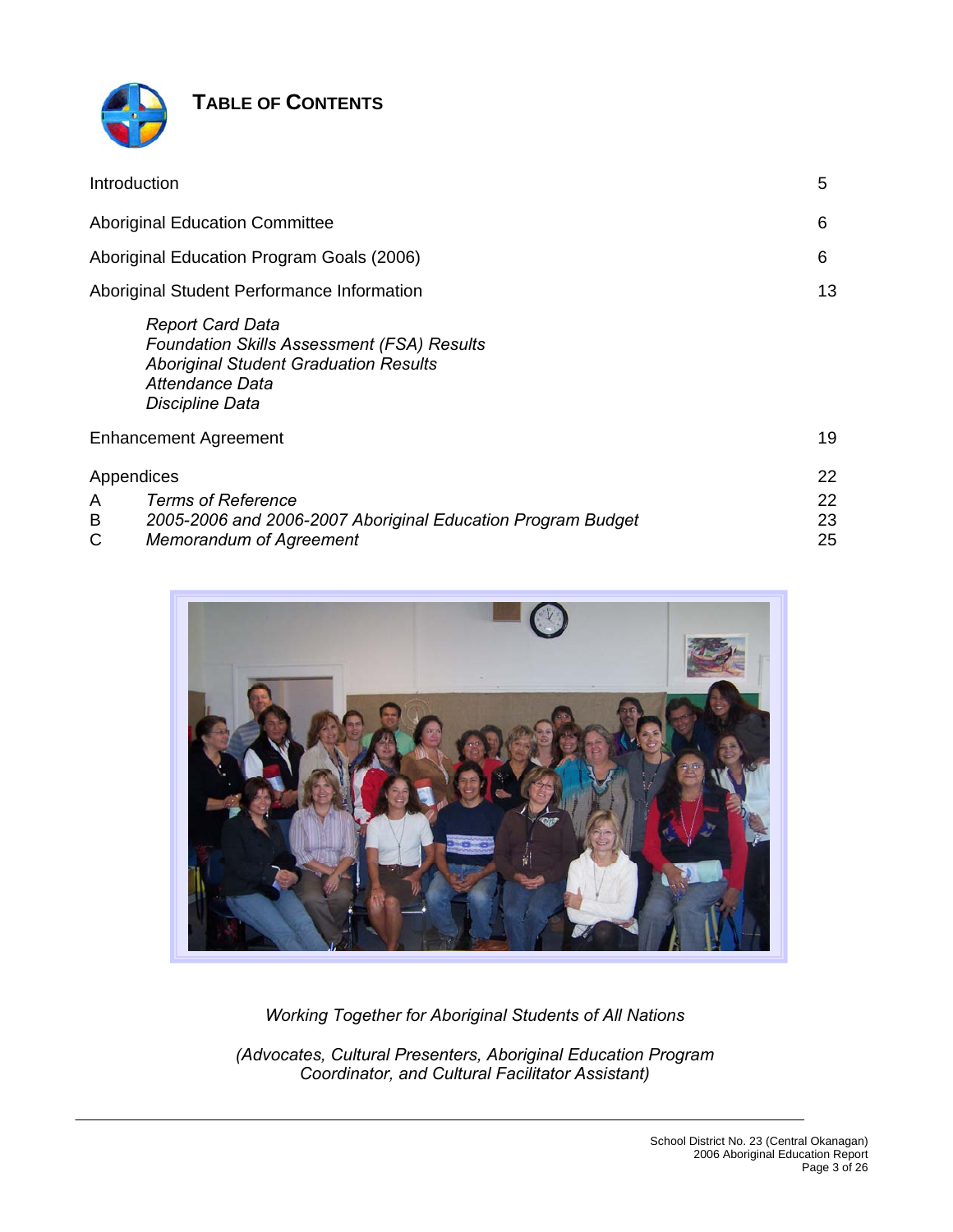Voices from the Aboriginal students

*Why is education important to me?*



*"I want to get a good job." Karina*

*"So I'm smart." Alyssa*

*"You learn important things that you need to know so you can make decisions that affect the rest of your life." Chantelle*

*"You can make better choices when you are older." Danielle*

*"I believe that I have the right to learn and the obligation because my forefathers may not have had the same opportunities." Chauni*

*"If you want to be something in life, you have to have an education." Saydie*

*"It can give you a world of opportunity to do different things and to have more knowledge of the things around you." Kirsten*

*"I can learn more and it will help me to be a vet." Rachel*

*"So I can have a good future." Devon*

*"I want to know what people are talking about most of the time." Karina*

*"It arms me with knowledge to help me in life." Kyle*

*"So civilization can work." Janessa*

*"I'll be smarter than my parents." Tori*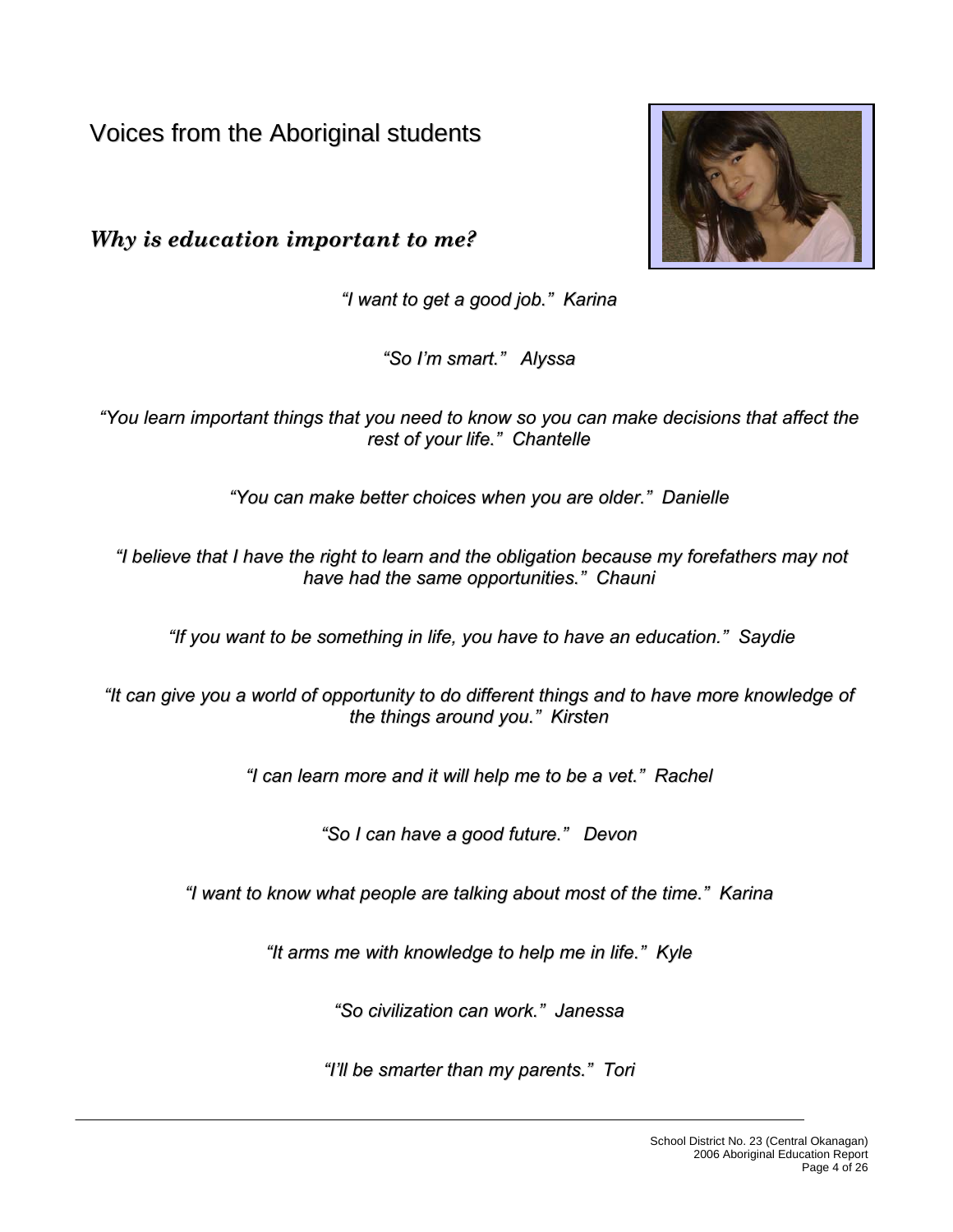### **INTRODUCTION**

We acknowledge that School District No. 23 *(Central Okanagan)* operates within the traditional territory of the Okanagan Nation. As a School District, we believe that it is important to:





- Acknowledge the traditional teachings of the Elders and the wisdom of the Aboriginal culture;
- Promote a learning environment where Aboriginal students feel confident and proud of their ancestry;
- Provide educational opportunities that enhance academic success; and,
- Develop shared responsibility and mutual respect through ongoing dialogue and strong relationships that recognize the cultural differences and diverse needs of Aboriginal students.

Since 1994, the Central Okanagan School District has implemented an Aboriginal Education Program to foster cultural awareness, cultural pride and improved student achievement for all Aboriginal learners (Kindergarten to Grade 12). This program has evolved over the years to meet the needs of Aboriginal students and families. The district's Aboriginal Education Program continues to be supported by the Ministry of Education through targeted funding. Funding is directly related to the number of Aboriginal students who identify themselves as having First Nations, Métis or Inuit ancestry. *(Appendix B)*

As evidenced in this report, Aboriginal student achievement has significantly improved over the last several years. In 1994, less that 25% of Aboriginal students in this district graduated. In 2006, 53% of the district's Aboriginal students graduated. Although graduation rates have more than doubled, there is still a great deal of work to be done to reach the district's 2011 target. It is hoped that by 2011, more than 75% of the Aboriginal students in the district will graduate.

*"Ensuring the academic success of our Aboriginal students is a trust held by all members of School District No. 23. In addition, we have the responsibility to model respect and understanding of Aboriginal culture. It is only through this combination of actions that we can fulfill our duty to provide for the physical, emotional, and educational future of Aboriginal students."*

(Mike Roberts, Superintendent of Schools, School District No. 23)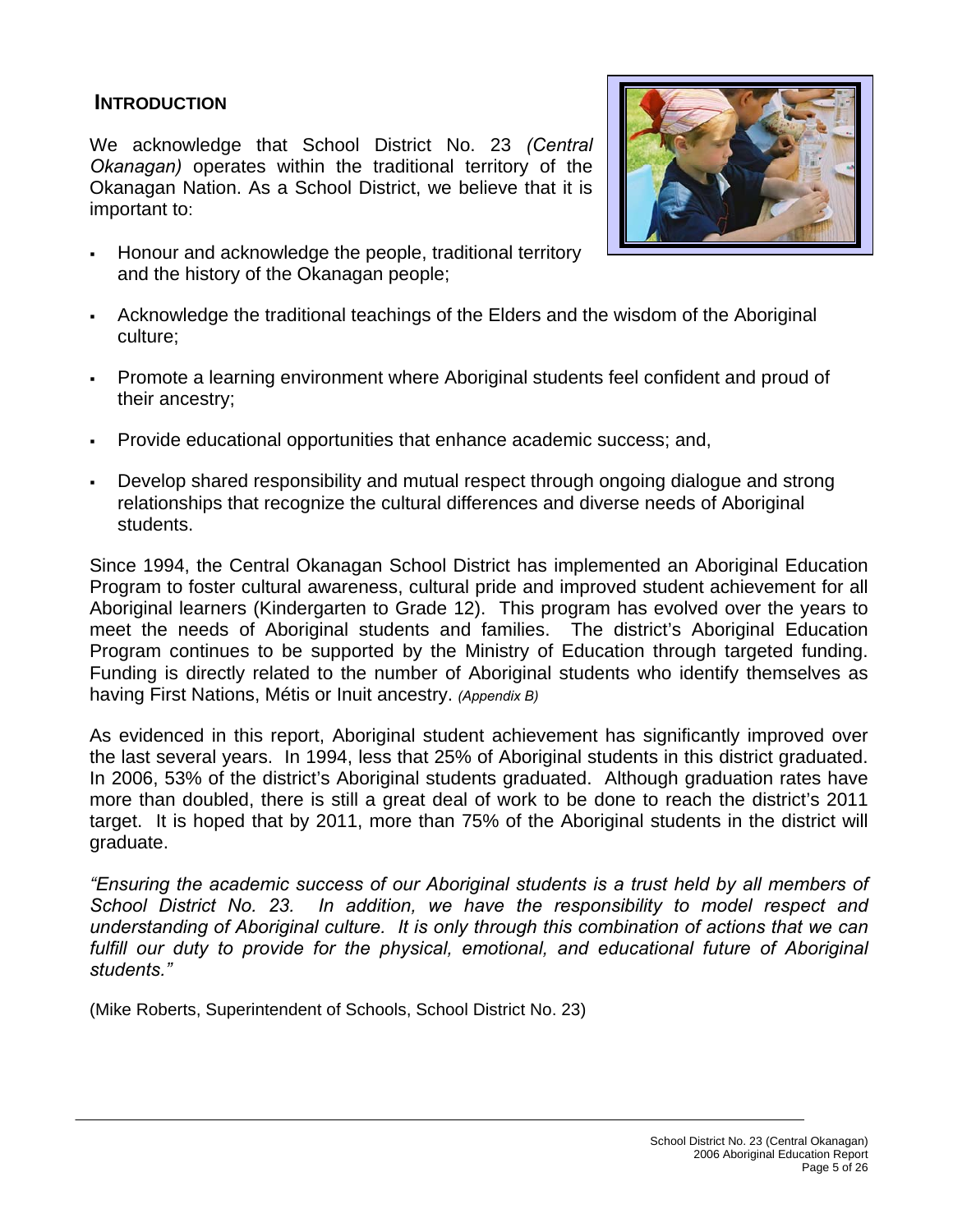# **ABORIGINAL EDUCATION COMMITTEE**

The district's Aboriginal Education Committee (AEC) was formed in 2002 and meets monthly to provide recommendations for program enhancements and budget expenditures. The AEC follows the Terms of Reference. *(Appendix A)*

During the 2005-2006 school year, Loretta Swite, Council member from Westbank First Nation, Denise Clough, Education Director from Westbank First Nation or Pauline Terbasket, Executive Director of Okanagan Nation Alliance, chaired the meetings. The 2005-2006 Aboriginal Education Committee was comprised of the following members:

### **ABORIGINAL EDUCATION COMMITTEE MEMBERSHIP**

| <b>Westbank First Nation</b>                | Denise Clough, Loretta Swite (Chairpersons)          |
|---------------------------------------------|------------------------------------------------------|
| Okanagan Indian Band                        | Peggy Joe                                            |
| <b>Okanagan Nation Alliance</b>             | <b>Pauline Terbasket</b>                             |
| Ki-Low-Na Friendship Society                | Coreen Jenner, Edna Terbasket                        |
| Okanagan Métis Children and Family Services | <b>Kelly Kubik</b>                                   |
| Lake Country Native Association             | Ann Bell                                             |
| <b>Aboriginal Parents</b>                   | Sherry Landry-Braun, Tic Williams                    |
| School District No. 23                      | Moyra Baxter (Chairperson, Board of School Trustees) |
|                                             | Terry-Lee Beaudry (Director of Instruction K-12)     |

# **TOTAL NUMBER OF STUDENTS IDENTIFYING THEMSELVES AS ABORIGINAL**

The District's 1818 Aboriginal students represent over 61 Bands and Nations from across Canada including status, non-status, Inuit, and Métis. Approximately 40 students, or 2.3% of all Aboriginal students, are from Okanagan Nation. Approximately 100 students, or 5.8% of all Aboriginal students, live on reserve.



# **ABORIGINAL EDUCATION PROGRAM GOALS**

This section of the Annual Report is organized to reflect the initiatives taken to address the following goals of the Aboriginal Education Program in 2006.

- 1. Aboriginal student success in literacy and numeracy will improve at all grade levels;
- 2. Aboriginal student graduation rates will rise;
- 3. Aboriginal students will experience support and advocacy in the school system; and,
- 4. All School District #23 learners will have an opportunity to gain a greater awareness of Aboriginal culture and history.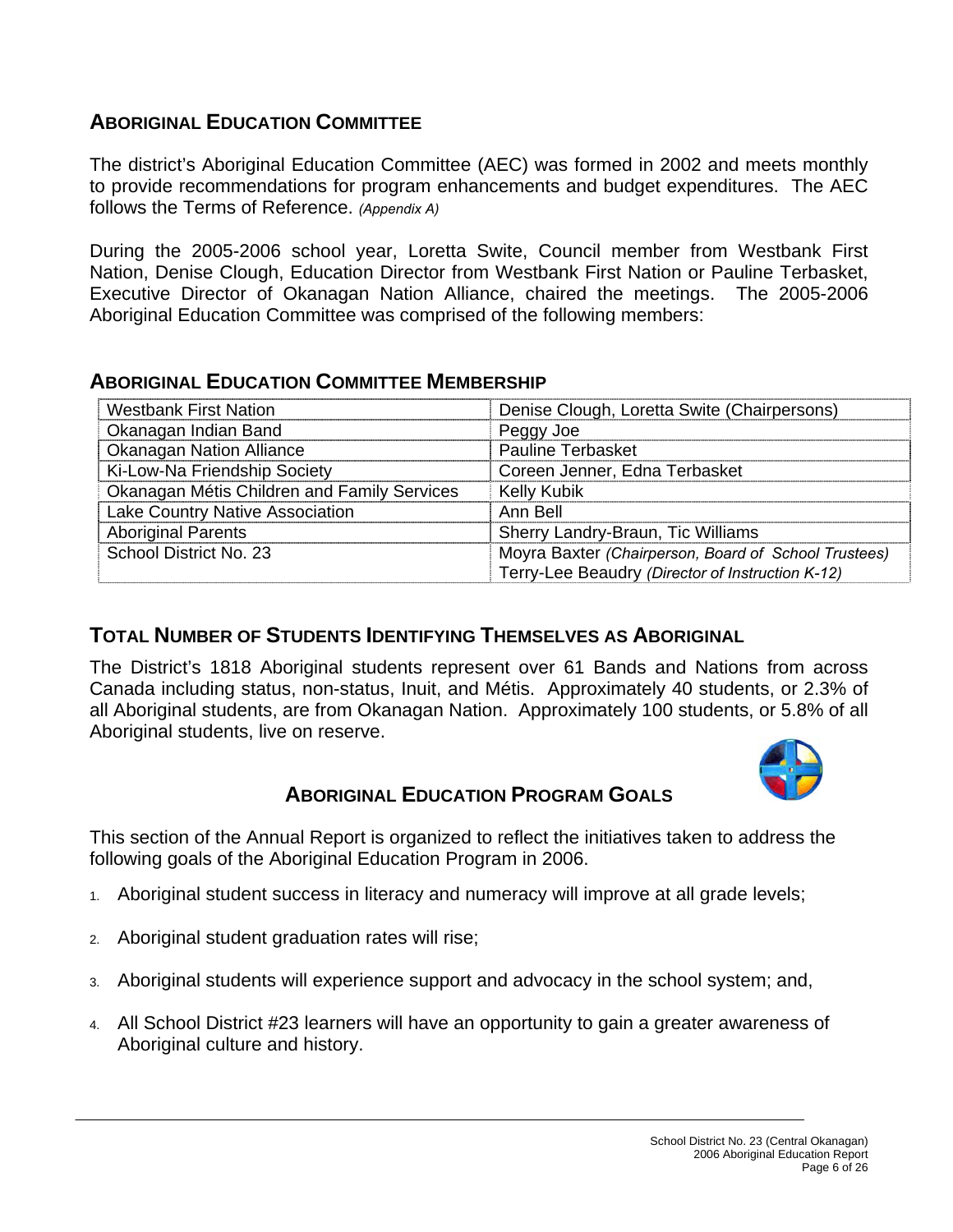# **GOAL #1: ABORIGINAL STUDENT SUCCESS IN LITERACY AND NUMERACY WILL IMPROVE AT ALL GRADE LEVELS**

In addition to the special programs available to all students, such as "SuccessMaker", "One-to-One Reading", and "Read Naturally", Aboriginal students were provided additional academic support when needed.

### **Certified Education Assistants**

During the 2005-2006 school year, 465 Aboriginal elementary students and 257 Aboriginal middle school students received academic support from certified education assistants (CEAs). Working under the direction of the school-based Learning Assistance teacher, the CEAs provided individual and small group instruction as well as support in completing classroom assignments. In many schools, the CEA also assisted with before school, lunch hour or after school Homework Clubs.

#### **Secondary School Tutoring Program**

In each of the Secondary and Senior Secondary Schools, certified teachers were assigned to provide individual tutoring in all subject areas throughout the school day. As a result, students reported that they were better prepared for tests, opted for more difficult courses, and completed more assignments with this assistance.

### **GOAL #2: ABORIGINAL STUDENT GRADUATION RATES WILL RISE**

To help students understand the value of attaining graduation, a number of initiatives were undertaken in 2006.

### **Blueprints for the Future Career Fair**



In February 2006, 35 grade 10 students traveled by chartered bus to Vancouver to attend the "Blueprints for the Future" Career Fair presented by the National Aboriginal Achievement Foundation. This province-wide event featured dozens of career workshops led by successful Aboriginal role models. The exhibition hall was filled with displays of businesses and organizations where the students could interact individually with Aboriginal representatives. Several thousand Aboriginal students

were in attendance at this event.

#### **Aboriginal Career Fair**

Approximately 100 students in grades 9 to 12 attended the Annual Aboriginal Career Fair held at UBC-O on May 04, 2006. The students were able to get first hand information from the many Aboriginal presenters and representatives of many postsecondary institutions. Two high-end computer systems were won by School District No. 23 students that day for their personal use!

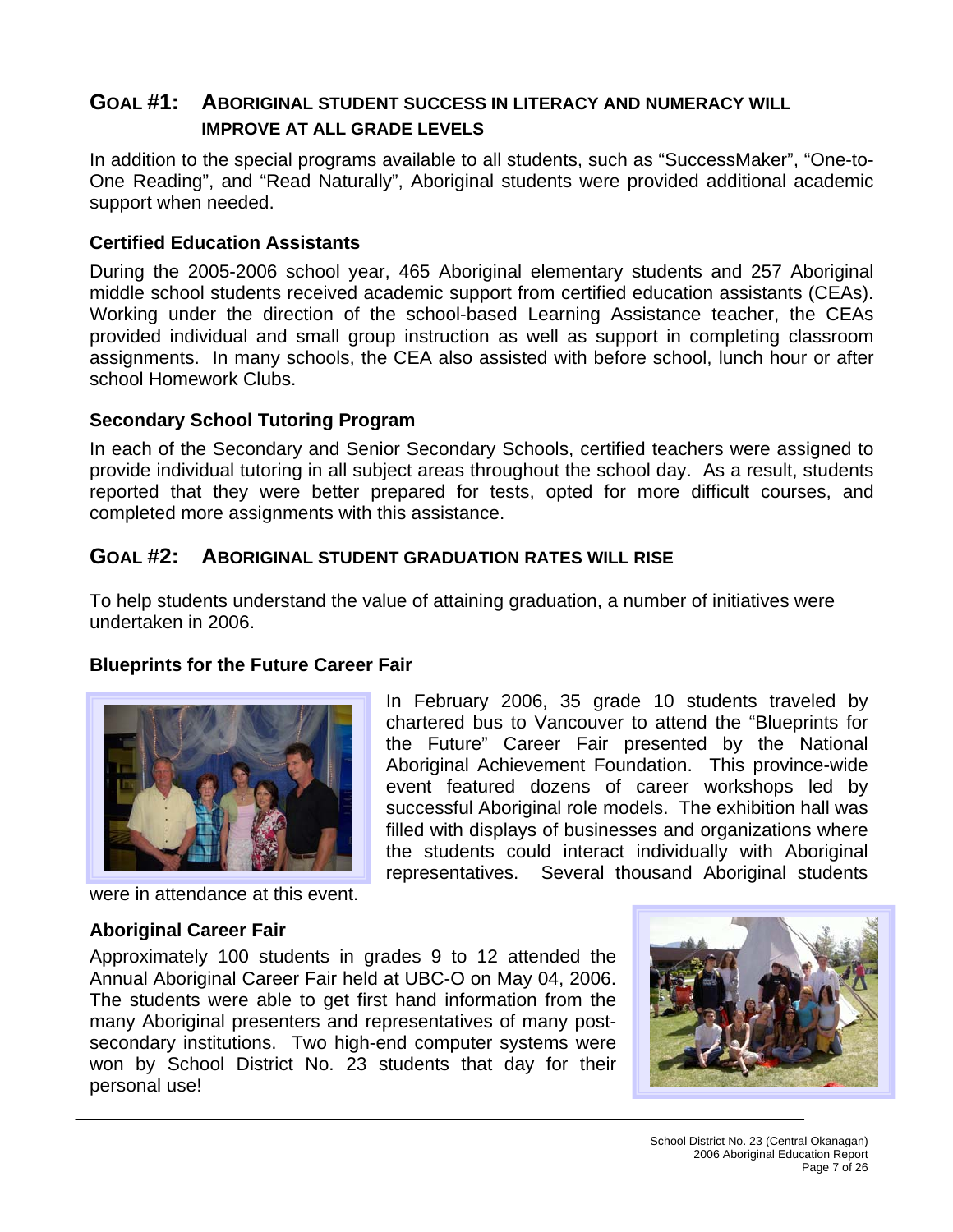## **Aboriginal Graduation Celebration 2006**



The ninety-five graduates of 2006 were honored at UBC O on May 18, 2006. This annual event for students, their families and friends included a dinner and special addresses by community members. Starleigh Grass, a former graduate, was the keynote speaker and the Derickson family offered drum songs.

Representatives from Westbank

First Nation, Okanagan Indian Band, Ki-Low-Na Friendship Society, Okanagan Métis Children and Families Society, Okanagan Nation Alliance, and Lake Country Native Association all offered their congratulations to the graduates.



# **GOAL #3: ABORIGINAL STUDENTS WILL EXPERIENCE SUPPORT AND ADVOCACY IN THE SCHOOL SYSTEM**

Aboriginal student advocates provided support and encouragement to students with Aboriginal ancestry. In the middle and senior grades, this began a week before school opened when the advocates were in the schools checking student schedules, contacting students and their parents, and meeting with teachers. Throughout the year, they maintained contact with students to support them in overcoming challenges and to encourage their personal excellence. Advocates also provided cultural connections for their students within the school, in district-wide activities, and by attending events outside the district.

#### **Grade 9 Gathering**

Two chartered buses took 74 of our grade 9 students to Salmon Arm on February 24, 2006 to participate in a Regional Youth Conference. This conference was planned by the Aboriginal youth of the Salmon Arm School District and featured "Beric Starlight", a well-known comedian, and "War Party", an Aboriginal rap group with a positive message.

### **David Bouchard**

Two sessions with David Bouchard, a noted Métis children's author, were offered to intermediate students on March 6, 2006. Mr. Bouchard entranced the students with stories of his own youth and by reading excerpts from several of his books. Mr. Bouchard encouraged students to be proud of their heritage and to discover their own talents.

### **National Aboriginal Day**

June 21<sup>st</sup> is the day Canada celebrates National Aboriginal Day. Sixty of our intermediate students were invited by Ki-Low-Na Friendship Society to participate in their celebration. The society staff provided a wide variety of cultural activities for the students, families, and community members.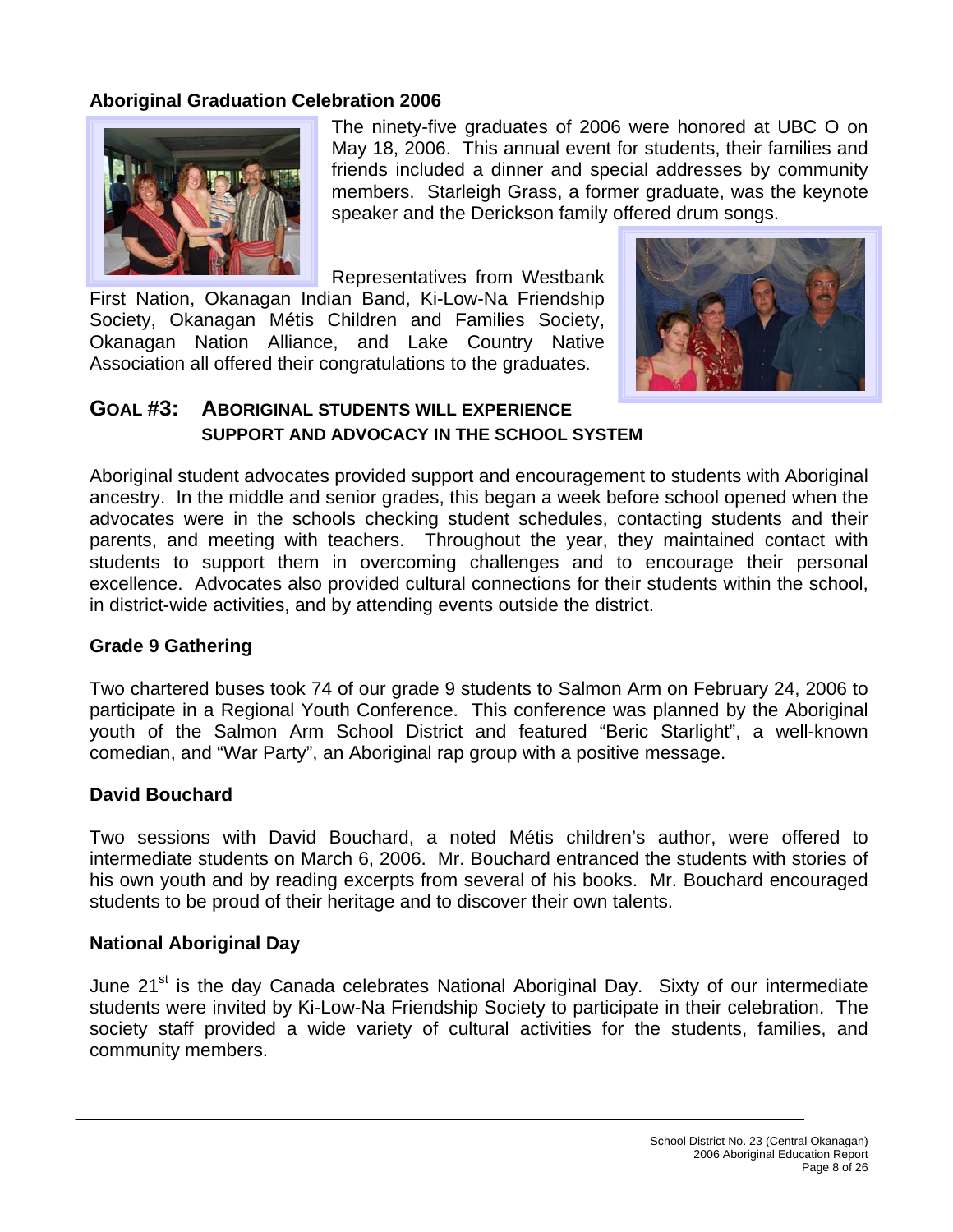### **National Addictions Awareness Event**

Middle school students attended a special event at Sensisyusten School on November 24, 2006 in recognition of National Addictions Awareness Week. This event, coordinated by Westbank First Nation's Drug and Alcohol Counsellor, included a presentation called "Path of the Wise Warrior", which focused on making good choices. The students were also intrigued by a Power Point presentation on "Crystal Meth". The day ended with a high energy performance by Stutterfly, an internationally successful local band which promotes healthy living and provides credible role modeling for our youth.

## **GOAL #4: ALL SCHOOL DISTRICT NO. 23 LEARNERS WILL HAVE AN OPPORTUNITY TO GAIN A GREATER AWARENESS OF ABORIGINAL CULTURE AND HISTORY.**

The Aboriginal Cultural Program provides presenters and assistance to teachers and students in all subject areas in order to include Aboriginal perspectives in their learnings.

#### **Program Participation – District Wide**

The Program addresses the requirements for cross-cultural inclusion by employing over 30 Aboriginal culture resource people to provide multi-cultural presentations representing various Aboriginal nations. In 2006, there were 240 cross-cultural classroom presentations (K-12) plus 50 museum presentations targeting grade four students. The Culture Program also coordinated 15 First Nation 12 class presentations, and 22 Okanagan Language class presentations. Additionally, the program offered 4 Awareness Days for the whole school *(i.e.3 days at Springvalley Elementary and 2 Family Fun Nights at Chief Tomat Elementary and Constable Neil Bruce Middle).*

The Cultural Education Program provides culturally accurate materials which are grade appropriate. Our cultural resource people provide workshops on various topics from Pine Needle Baskets to grade 12 Aboriginal Law and represent various Nations such as Okanagan, Cree, Haida, and Shuswap.



There was an increased number of requests for the Cultural Program to the point that cultural programs were completely booked by the end of October 2006 compared to March of the previous year.

The following are a few highlights from another amazing year:

### **First Nations 12 Classes**

In 2006, there were 5 First Nations 12 (FN 12) classes within School District No. 23 comprised of Aboriginal and non-Aboriginal students. The Culture Program assisted the FN 12 teachers with presenters, research, resources, panels, and field trips for the 120 students enrolled. Cultural presentations were provided to Leana Marton's classes at Kelowna Secondary, Bryce Stewart's classes at Mount Boucherie Secondary, and Tim Lingor's class at Rutland Secondary.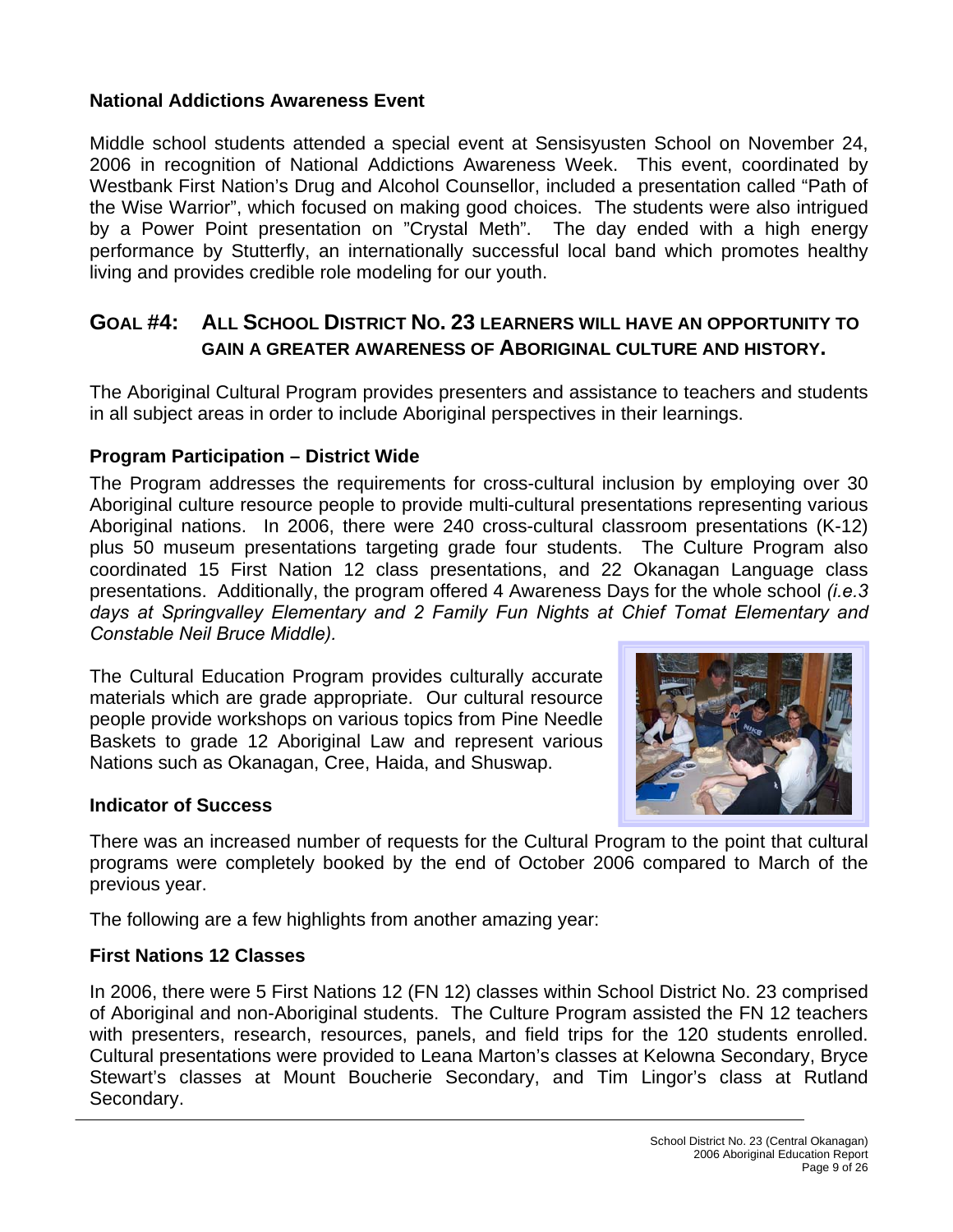The Aboriginal Cultural Education Program (ACEP) hosted informational meetings for the FN 12 teachers to assist them with their lesson planning. The presentations included ethnobotany field trips, witnessing the salmon release in Penticton, visiting the N'Kmip Cultural Centre, and touring the Kelowna Art Gallery. The cultural facilitator sat on the panel for the final oral exam at Kelowna Secondary.

## **Okanagan Language Class**

The Culture Program supplemented the Okanagan Language class with 22 presentations. The teacher sponsors were Jeff Fender and Emily Gibbon. Okanagan Language teachers, Amanda Barnes and Wilfred Barnes, provided instruction to the 18 students. Examples of presentations included:

- Kelowna Art Gallery field trip Haida carver N'Kmip cultural field trip
- 
- 16 cultural art activity presentations

#### **Museum Presenters to 1379 students**

The Kelowna Museum's Educational Program has had a long standing relationship with the Cultural Program of School District No. 23. The school district's Cultural Education Program provided resource people to present to classes for the spring and winter programs.

#### **Ceremonies – Openings and Closings**

Various programs requested the Cultural Program to facilitate opening and closing ceremonies and to provide recognition of the traditional territories of the Okanagan. Elders were called on to say opening remarks and prayers at the following ceremonies:

- Aboriginal Graduation
- Scope *(Students Creating Opportunities Promoting Equality)*
- **Enhancement Agreement Signing**
- **Provincial BC Parent Advisory Council Conference**
- United Nations Workshop
- John Kim Bell at Sensisyusten House of Learning

### **New Initiatives and Presentations**

Each year, new cultural activities are created to update classroom presentations. Requests are also made for new ways to bring cultural inclusion into the schools. The following represent a few of the initiatives that were very successful for the year:

- CNB Logo Artwork Will Swite
- Enhancement Agreement Logo Artwork Will Swite
- Circle of Life canvases
- Kelowna Art Gallery educational bundles
- Okanagan presenters' meeting
- Aboriginal panel *(law, history, residential school)* for Law 12 and First Nation 12 classes.
- 
- Soapstone carving 3 sessions Parent Night with Nakulamen performers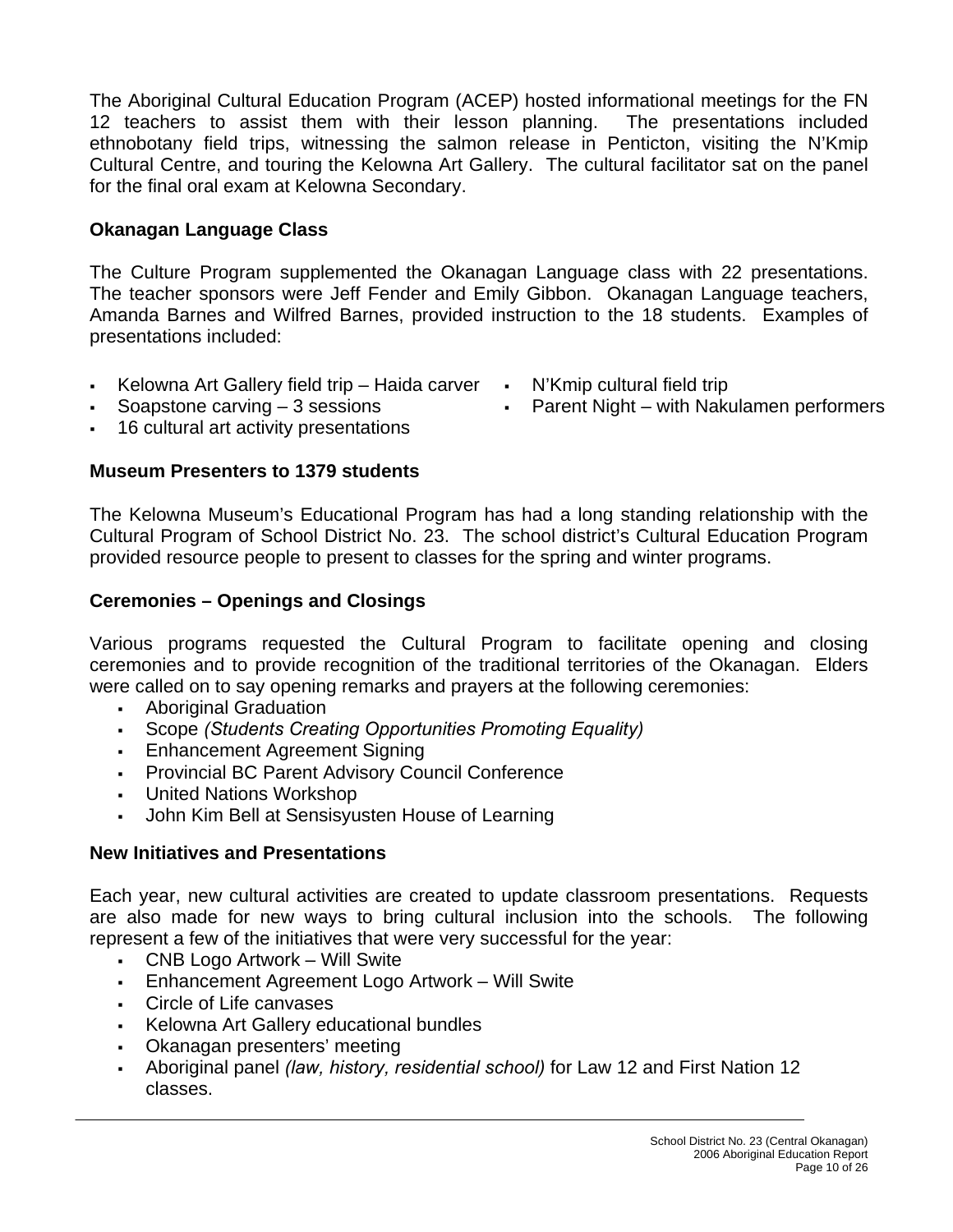## **Resource Research**

As support to the teachers and staff, the Cultural Program researches and provides resources throughout the district to the following:

- District teachers
- Advocates
- Okanagan Language teachers
- First Nation 12 classes

# **Graduating Class Cultural Gathering**

On April 20, 2006 the graduating class of 2006 met at the Lindley Family property for a day of cultural teaching organized by the cultural facilitator. They received teachings of the circle and the drum from members of the Okanagan Nation. They were then guided to make their own drum and drum stick followed by a hearty bannock taco lunch.

# **Grade 11 Gathering:**

On May 25, 2006, 62 grade 11 students met at Sensisyusten on Westbank First Nation land to take part in a variety of cultural activities provided by the School District No. 23 Aboriginal Cultural Program. Special guests included Dallas Arcand, World-Champion Hoop Dancer, Dennis Weber, Métis artist, and Chad Paul from the Westbank First Nation who did the ceremonial opening. Cultural art activities included tipi teachings and beading.



# **Grade 8 Gathering:**

Ninety-four grade 8 students gathered on the shores of Lake Okanagan on May 26, 2006 to celebrate their culture through art, games, and the performance of Dallas Arcand, World-Champion Hoop Dancer. Another special guest that day was Jeff Stearns, a local animator who created a prize-winning film, "What Are You Anyways", which explores the enigma of being from two cultures.

# **Elementary Year-end Gathering**



Central school was the site of our first ever Elementary Gathering on June 14, 2006 for 190 students. Intermediate students from across the district met in the gym for a day of cultural art activities, story telling and traditional dancing organized by the Culture Department. Tipis were set up outside. Representatives from the Métis Society, Haida Nation, Sensisyusten School, and the Ki-Low-Na Friendship Society were invited to gather and participate. Students enjoyed the performance from a

variety of dancers, hosted by the drum groups from the Ki-Low-Na Friendship Society and Mountain House. Kelowna Secondary First Nation 12 students assisted with the day and earned course credit for their participation.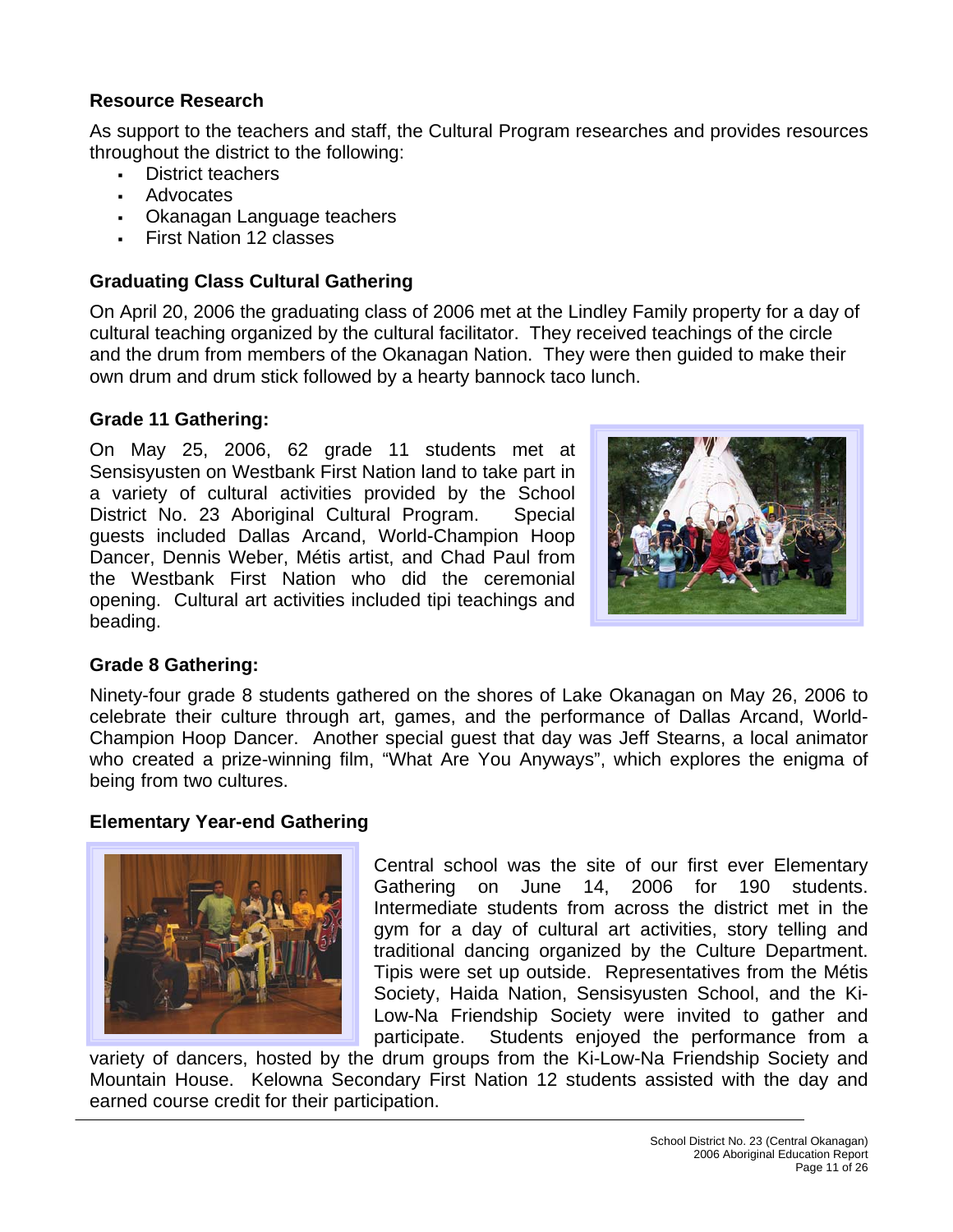### **Siya:**

Siya is the year-end celebration planned by Sensisyusten House of Learning. Once again, we were invited to bring Westside students to this event. Approximately 60 students attended on June 2, 2006 with their advocates and enjoyed watching the exhibition dancing and participating in the Inter-tribal dancing. First Nation 12 students helped with the events of the day by assisting the Elders, setting up and taking down the tipi, directing the parking and helping with the art activity. The Culture Program provided supplies for the art activity and the Okanagan story-teller.

#### **Graduation Retreat**

In November 2006, a two day retreat was held for the 50 grade 12 students at Silver Lake Forestry Camp. The students were able to immerse themselves in the cultural teachings of Vern Tronson, Buffy Lynch and Leonard Raphael. After receiving the teachings of the drum, they were each able to make their own, along with a drum stick. Other art and outdoor activities and shared chores gave these students an opportunity to become better connected with other School District No. 23 Aboriginal graduates.

#### **Three Winter Gatherings**

Our first ever Primary Gatherings were held in December 2006. Based on the tradition of the Winter Gathering, these events included art activities, the teachings of the circle, traditional dance, and story-telling. Three gatherings were held for a total of 210 students in grades 1 to 3.

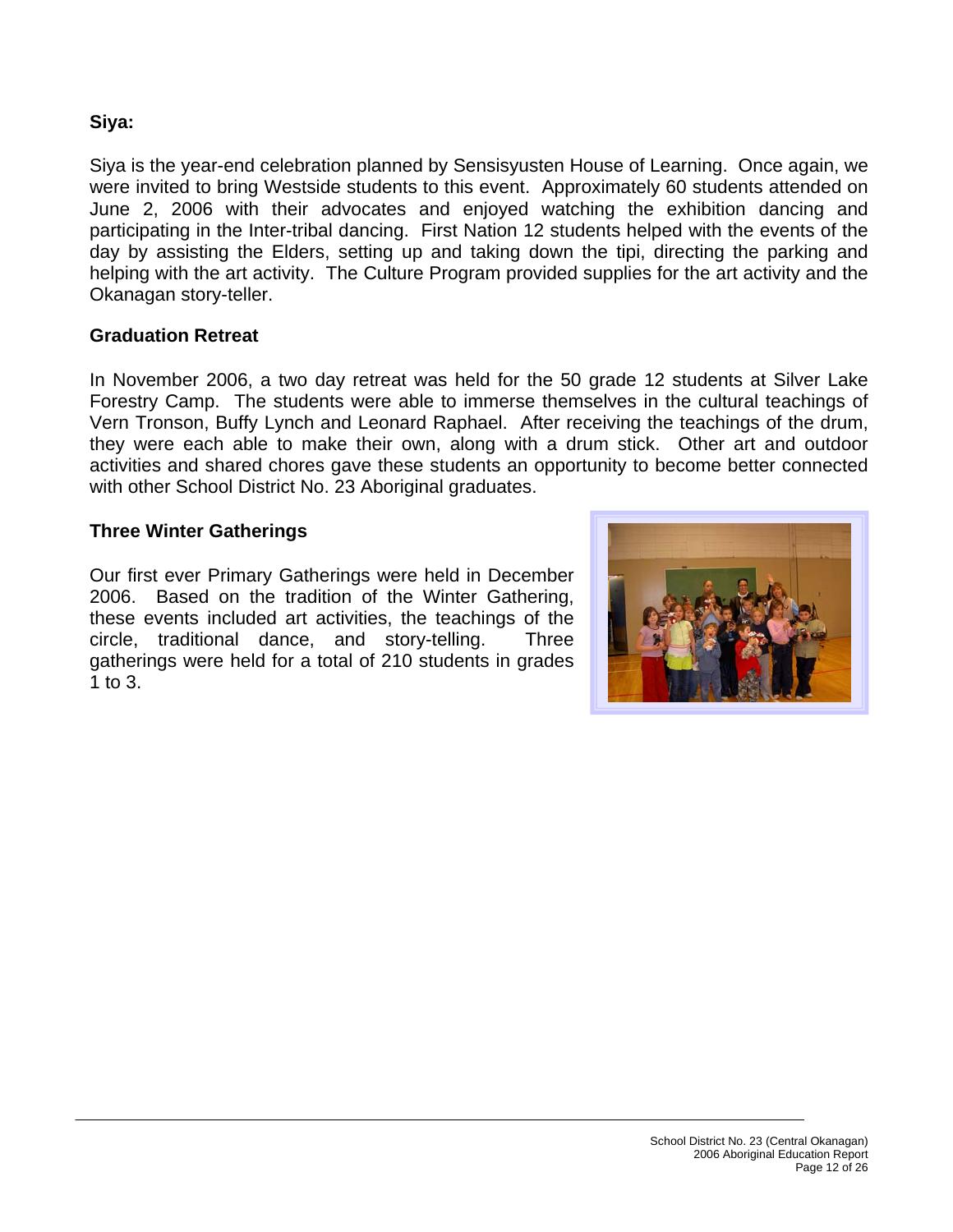# **STUDENT PERFORMANCE INFORMATION – DISTRICT RESULTS**

The following data indicates the overall academic performance of students at each grade level. The data collected will determine future goals for achieving school success.

# **YEAREND REPORT CARD DATA**

### **TOTAL HEADCOUNT AND PERCENTAGE OF STUDENTS MEETING OR EXCEEDING EXPECTATIONS**

*(Meeting or exceeding expectations is equivalent to a percentile range from 50% to 100% or a letter grade range from C- to A.)* 

| Grade |                     | <b>Language Arts</b> |       | <b>Math</b>      |       |
|-------|---------------------|----------------------|-------|------------------|-------|
|       |                     | <b>Headcount</b>     | %     | <b>Headcount</b> | %     |
| ΚG    | <b>ALL STUDENTS</b> | 1281                 | 88.00 | 1280             | 90.24 |
| ΚG    | <b>ABORIGINAL</b>   | 99                   | 85.61 | 99               | 84.74 |
| 01    | <b>ALL STUDENTS</b> | 1390                 | 88.26 | 1390             | 93.75 |
| 01    | <b>ABORIGINAL</b>   | 112                  | 84.29 | 112              | 92.02 |
| 02    | <b>ALL STUDENTS</b> | 1350                 | 88.04 | 1350             | 93.06 |
| 02    | <b>ABORIGINAL</b>   | 111                  | 82.28 | 111              | 93.02 |
| 03    | <b>ALL STUDENTS</b> | 1503                 | 87.83 | 1503             | 92.03 |
| 03    | <b>ABORIGINAL</b>   | 122                  | 87.92 | 122              | 92.83 |

- June 2006 report card data indicated that Aboriginal and non-Aboriginal primary students achieved comparable results in Language Arts. In 2005, 79% of the grade three Aboriginal students met or exceeded expectations in Language Arts compared to 87% in 2006. Although the data is not comparing cohort groups of students, the significant increase in student performance is showing a positive trend in improved results.
- June 2006 report card data also indicated that Aboriginal and non-Aboriginal primary students achieved comparable results in Math.

| Grade |                     | <b>Language Arts</b> |       | <b>Math</b>      |       |
|-------|---------------------|----------------------|-------|------------------|-------|
|       |                     | <b>Headcount</b>     | %     | <b>Headcount</b> | %     |
| 04    | <b>ALL STUDENTS</b> | 1660                 | 93.89 | 1531             | 95.38 |
| 04    | <b>ABORIGINAL</b>   | 132                  | 90.31 | 124              | 93.23 |
| 05    | <b>ALL STUDENTS</b> | 1754                 | 93.51 | 1611             | 94.31 |
| 05    | <b>ABORIGINAL</b>   | 126                  | 90.25 | 117              | 91.15 |
| 06    | <b>ALL STUDENTS</b> | 1806                 | 91.50 | 1698             | 91.76 |
| 06    | <b>ABORIGINAL</b>   | 163                  | 86.15 | 153              | 83.80 |

 Intermediate report card results for grade 4 and grade 5 showed comparable results in Language Arts; however, grade 6 Aboriginal students' achievement in Language Arts and Math is significantly below their non-Aboriginal peers.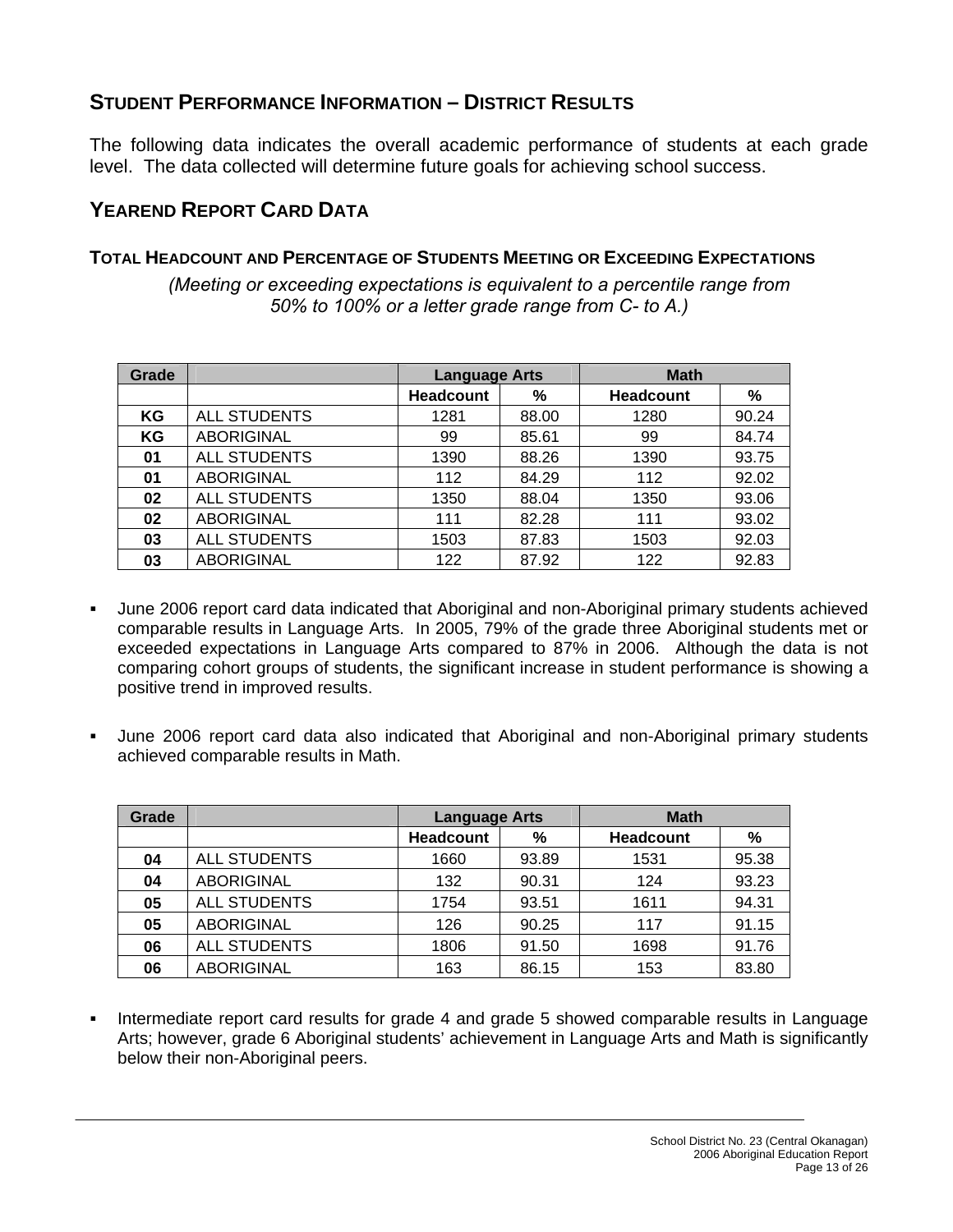# **YEAREND REPORT CARD DATA**

#### **TOTAL HEADCOUNT AND PERCENTAGE OF STUDENTS MEETING OR EXCEEDING EXPECTATIONS**

*(Meeting or exceeding expectations is equivalent to a percentile range from 50% to 100% or a letter grade range from C- to A.)* 

| Grade |                     | <b>Language Arts</b> |       | <b>Math</b>      |       |
|-------|---------------------|----------------------|-------|------------------|-------|
|       |                     | <b>Headcount</b>     | %     | <b>Headcount</b> | %     |
| 07    | <b>ALL STUDENTS</b> | 1824                 | 93.00 | 1698             | 91.94 |
| 07    | <b>ABORIGINAL</b>   | 145                  | 87.54 | 139              | 84.37 |
| 08    | <b>ALL STUDENTS</b> | 1908                 | 95.09 | 1736             | 91.11 |
| 08    | <b>ABORIGINAL</b>   | 144                  | 85.06 | 136              | 82.98 |
| 09    | <b>ALL STUDENTS</b> | 2001                 | 96.07 | 1937             | 93.29 |
| 09    | <b>ABORIGINAL</b>   | 144                  | 86.51 | 139              | 88.67 |

- Middle years report card results indicated a significant difference between Aboriginal and non-Aboriginal students. More intervention at middle schools continues to be required to enhance Aboriginal student achievement.
- Comparing achievement in grade 9 Math was difficult since students were enrolled in a variety of Math courses at the grade 9 level.

| Grade |                     | <b>Language Arts</b> |       | <b>Math</b>      |        |
|-------|---------------------|----------------------|-------|------------------|--------|
|       |                     | <b>Headcount</b>     | %     | <b>Headcount</b> | %      |
| 10    | <b>ALL STUDENTS</b> | 2049                 | 94.07 | 2066             | 94.33  |
| 10    | <b>ABORIGINAL</b>   | 118                  | 86.43 | 114              | 92.43  |
| 11    | <b>ALL STUDENTS</b> | 2261                 | 94.96 | 1996             | 93.08  |
| 11    | <b>ABORIGINAL</b>   | 127                  | 88.94 | 114              | 92.02  |
| 12    | <b>ALL STUDENTS</b> | 2119                 | 98.56 | 1140             | 97.56  |
| 12    | <b>ABORIGINAL</b>   | 105                  | 96.33 | 31               | 100.00 |

- At the secondary level, Aboriginal and non-Aboriginal students enroll in Language Arts and Math courses that represent a wide range of difficulty, making comparisons unclear.
- Language arts results reflect achievement in one or more of the following courses: English 10, English 11, Communications 11, English 12, Communications 12, English Literature 12, Technical and Professional Communications 12.
- Math results reflect achievement in one or more of the following courses: Principles Math 10, Essentials Math 10, Applications Math 10, Principles Math 11, Essentials Math 11, Applications Math 11, Principles Math 12, Applications Math 12, Calculus.
- It is recommended that further information will need to be collected to determine Aboriginal academic achievement at the senior secondary level.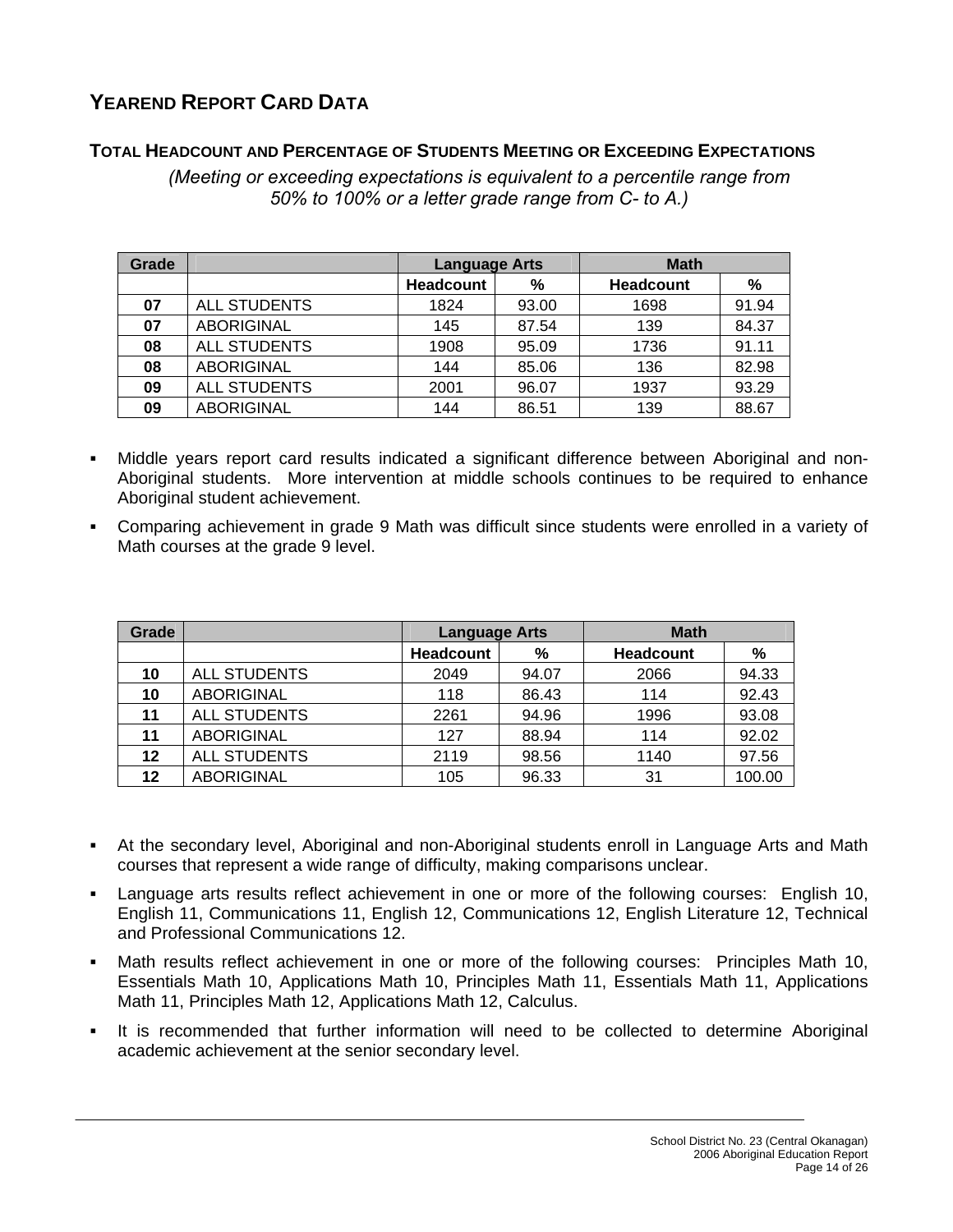

#### **FOUNDATION SKILLS ASSESSMENT (FSA) DISTRICT RESULTS**

*91% of grade 4 Aboriginal students participated in the provincially mandated grade 4 FSA test.* 

The grade 4 Reading results indicated *significant improvement* over the last four years. The trend line is clearly showing positive results, from 66% of Aboriginal grade four students meeting or exceeding expectations in 2002 to 80% meeting or exceeding results in 2006.

The grade 4 Numeracy results also indicated *significant improvement* over the last four years. From 68% of Aboriginal grade four students meeting or exceeding expectations in 2002 to 80% meeting or exceeding results in 2006, the trend line is, once again, showing positive results.



### **District FSA Scores Compared with Provincial Results**

In School District No. 23, Aboriginal grade 4 students scored on par with non-Aboriginal students in the province in Reading.

72% of our district's Aboriginal students met or exceeded expectations compared with 62% of Aboriginal students in the rest of the province.



In Numeracy, 74 % of School District No. 23's Aboriginal grade 4 students met or exceeded expectations compared with 58% of the Aboriginal students in the rest of the province.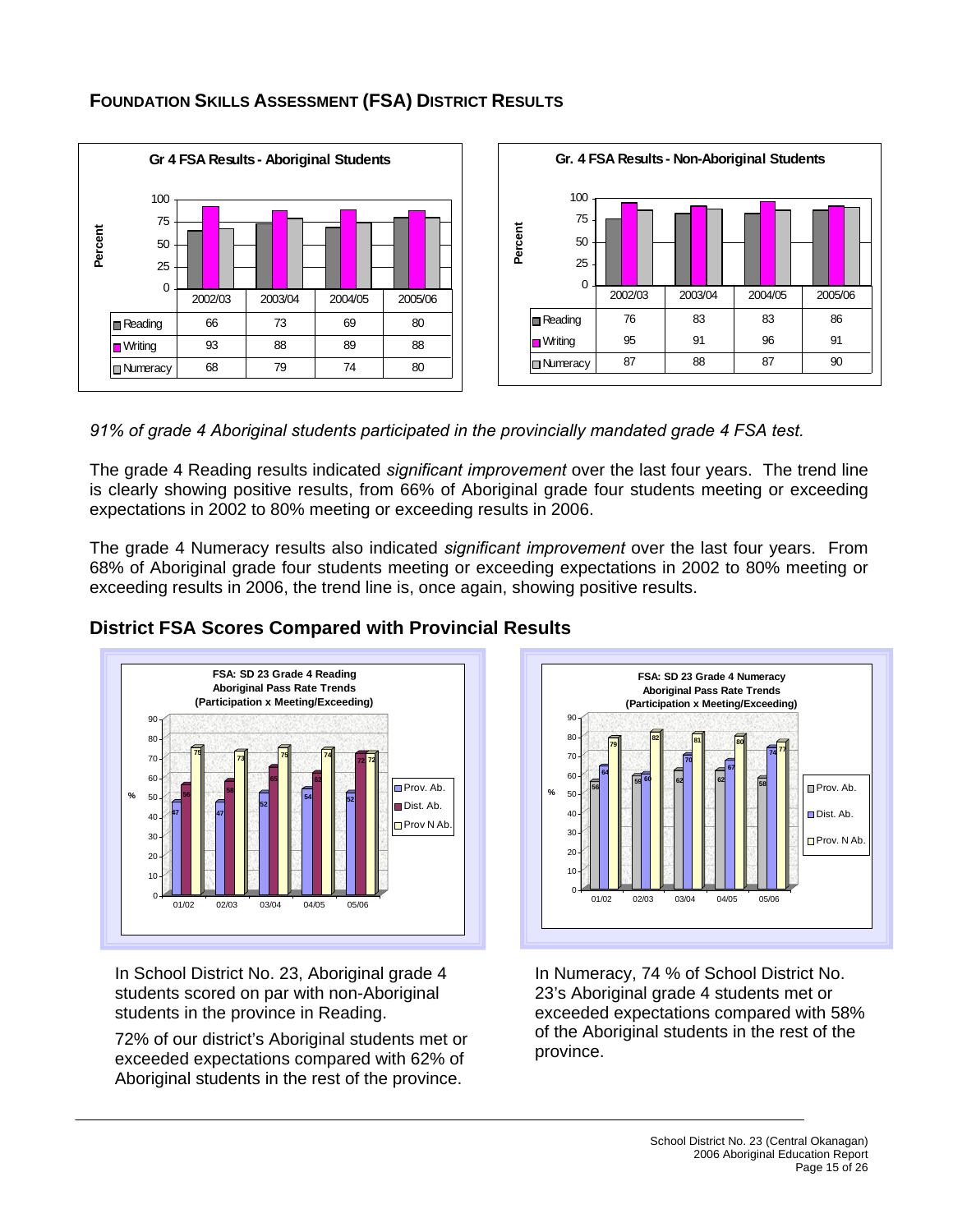

*In terms of participation in the provincially-mandated Foundation Skills Assessment (FSA), 90% of grade 7 Aboriginal students participated in the grade 7 FSA test.* 

There was a significant difference between Aboriginal and non-Aboriginal FSA Reading and Numeracy results at the grade seven level. Further intervention is required to ensure Aboriginal students acquire the literacy and numeracy skills needed to be successful in the higher grades.

#### **ABORIGINAL STUDENT GRADUATION RESULTS**



Grade to grade transition data showed the gap significantly widening at the grade 11 level. Grade 9 and 10 continues to be important transition years where some Aboriginal students make the decision to withdraw from school. Further "stay-in-school" strategies and tutoring support need to be directed to these grade levels.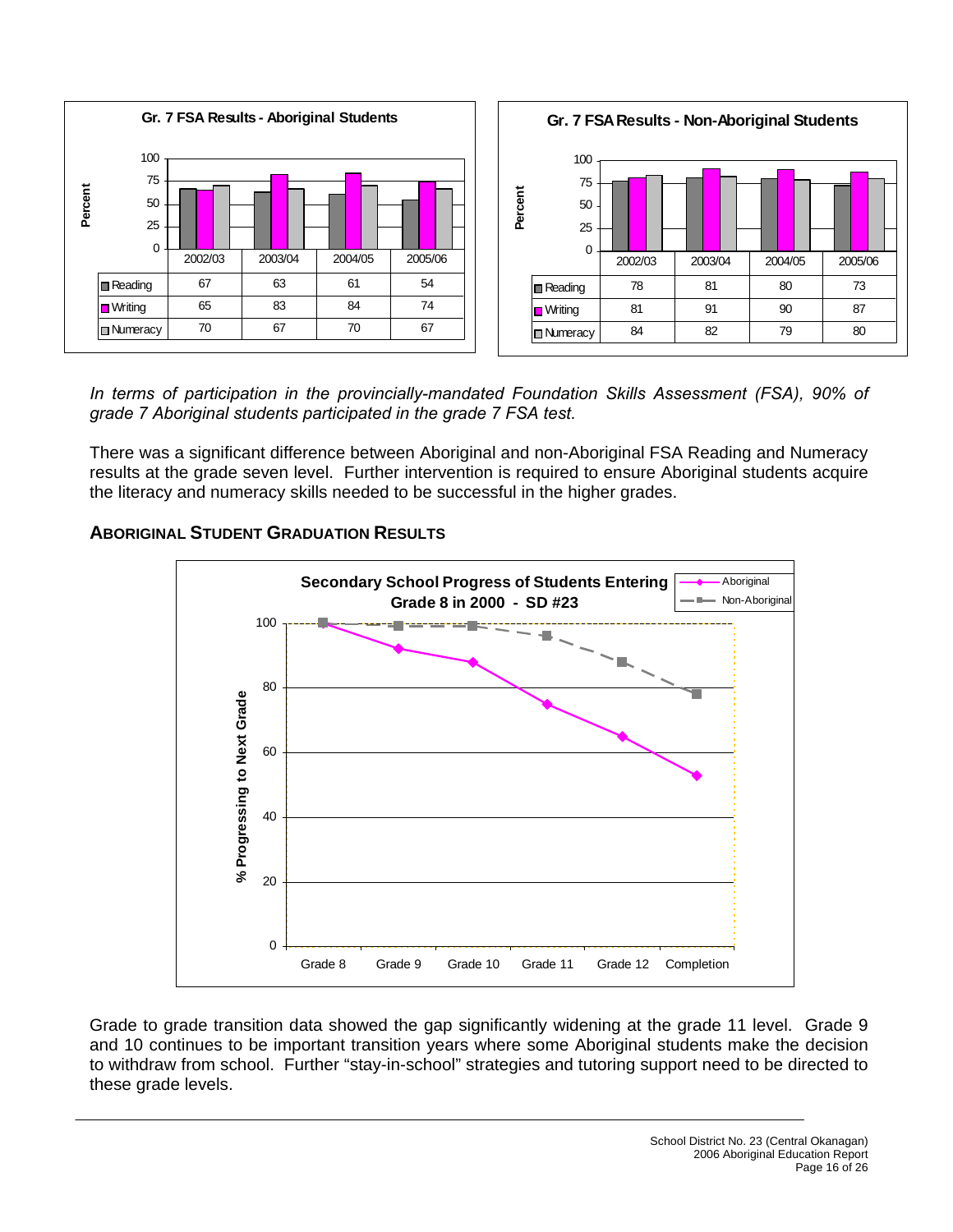

The four year trend line indicated improved graduation results. Each year, more and more Aboriginal students graduate.

As indicated in the Enhancement Agreement, the district has set a new target for 2011: 75% of the grade 12 Aboriginal students will graduate with their peer group!



#### **ATTENDANCE DATA**

Overall, absenteeism was increasingly more frequent for Aboriginal students at the middle and secondary levels.

**ABSENTEEISM** 12.0 10.0 PERCENT **PERCENT** 8.0 **ALL STUDENTS** 6.0 **ABORIGINAL** 4.0 2.0 0.0 8 9 10 11 12 **GRADES**

More intervention continues to be required to reduce unexcused absences and lates.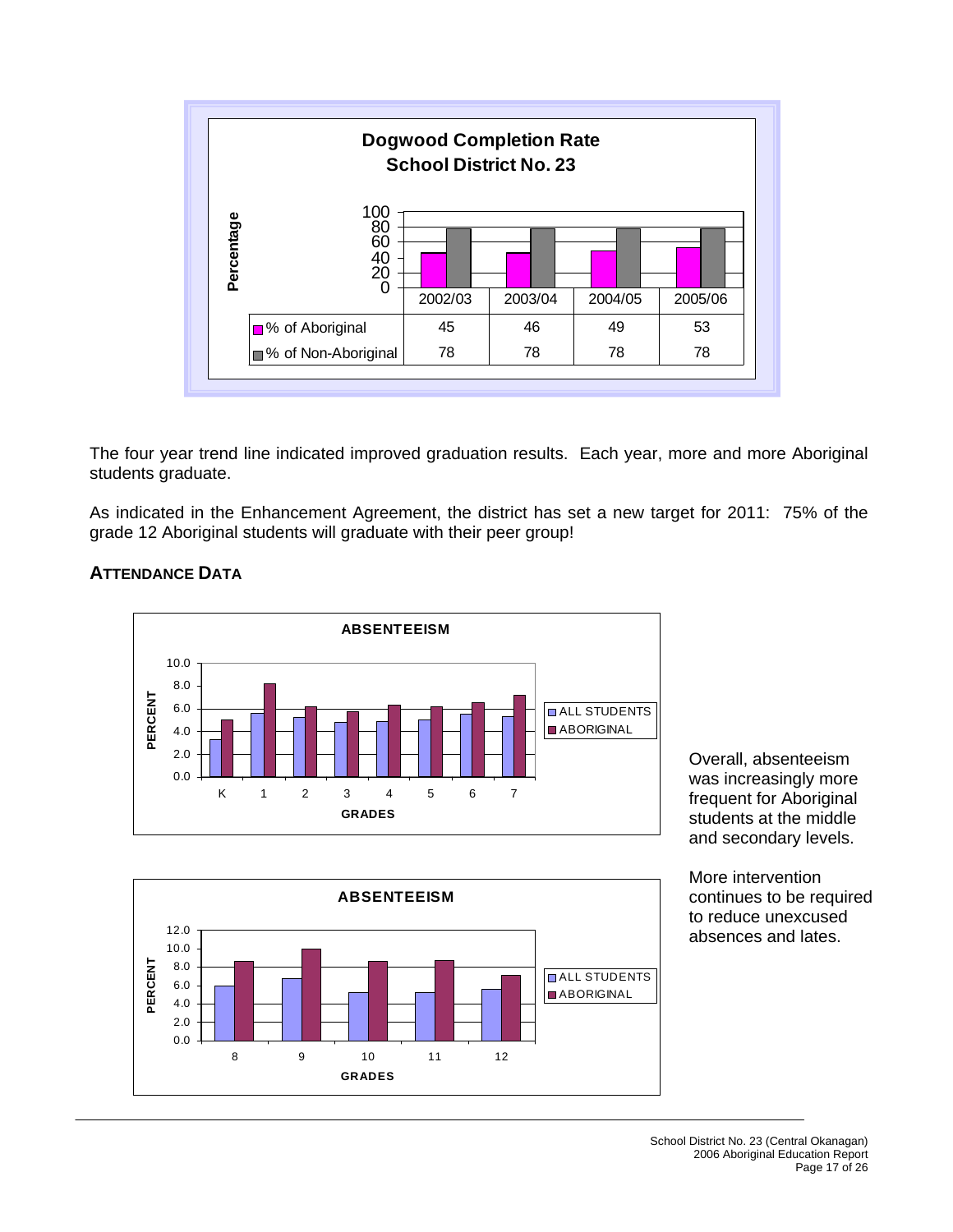## **DISCIPLINE DATA – DEFINITE SUSPENSIONS**



Due to the implementation of a new British Columbia Student Information System (BCeSIS), data collection of suspensions was limited this year.



*(Note: A definite suspension is defined as the removal from class or school for a period of time which usually does not exceed 10 days.)*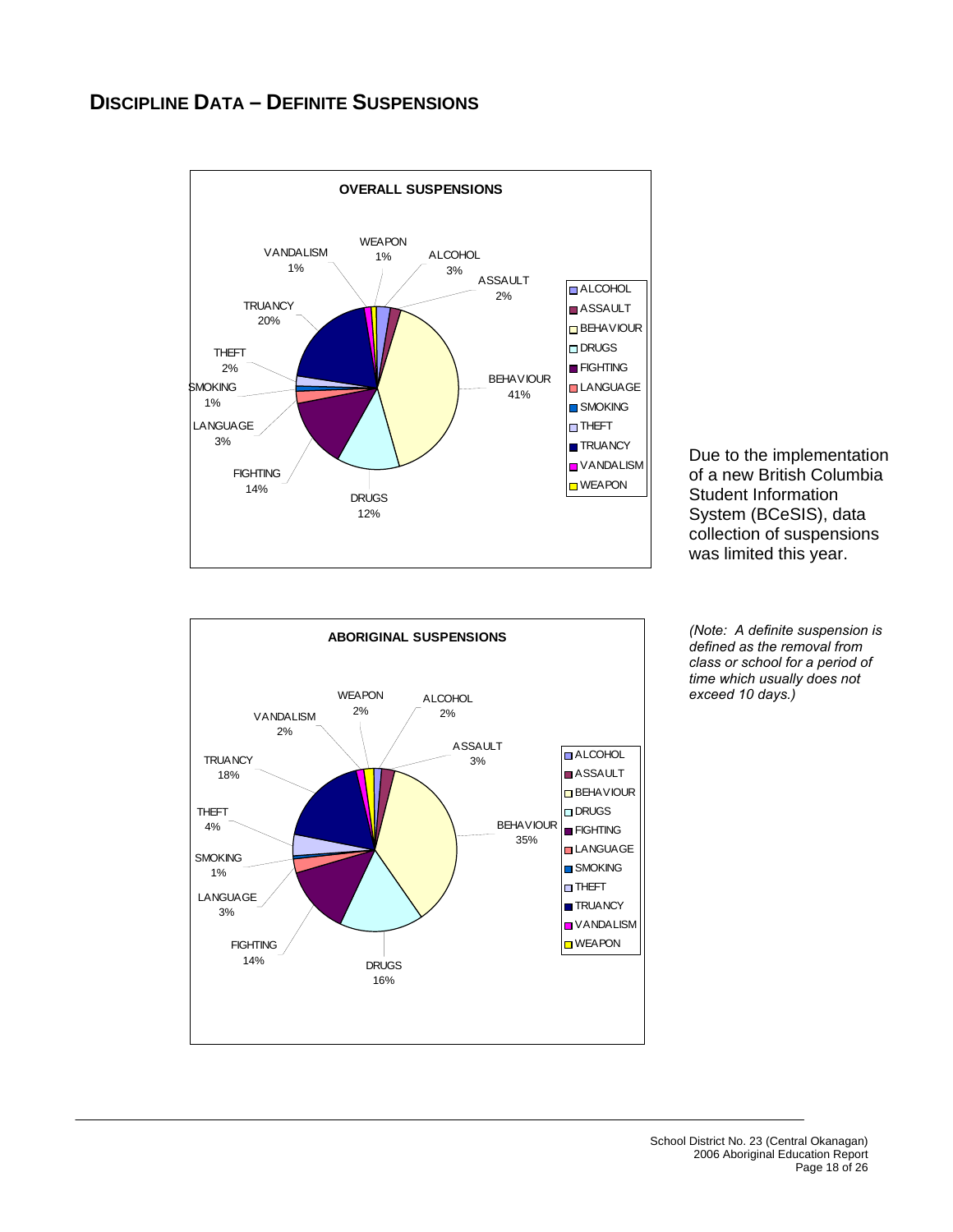# **Our First Enhancement Agreement**

# **Background**



*Original artwork, created by local Okanagan artist, Will Swite, represents the goals of our Enhancement Agreement through the teachings of the Medicine Wheel.* 

In preparation for the development of Central

Okanagan School District's first Enhancement Agreement, the Aboriginal Education Committee (AEC) recommended to the Board of School Trustees that an External Review of the District's Aboriginal Education Program be conducted during the 2005-2006 school year. Approximately 600 participants engaged in the review process.

In April 2006, the AEC met with Elders, Aboriginal Program staff, teachers, certified education assistants, principals, and district staff to form the Enhancement Agreement (EA) Planning Committee.

From April to June 2006, the EA Planning Committee reviewed feedback collected from the students, parents, staff, and community members during the external review. Additionally, district and ministry data was also analyzed.

After several meetings rich in dialogue, the EA Planning Committee established four goals to support school success for all Aboriginal learners.

#### **Goals of Our Enhancement Agreement**

The following goals, reflecting the teachings of the Medicine Wheel, will be implemented over the next five years (2006-2011) to support the emotional, spiritual, physical, and intellectual development of Aboriginal students in the Central Okanagan School District.

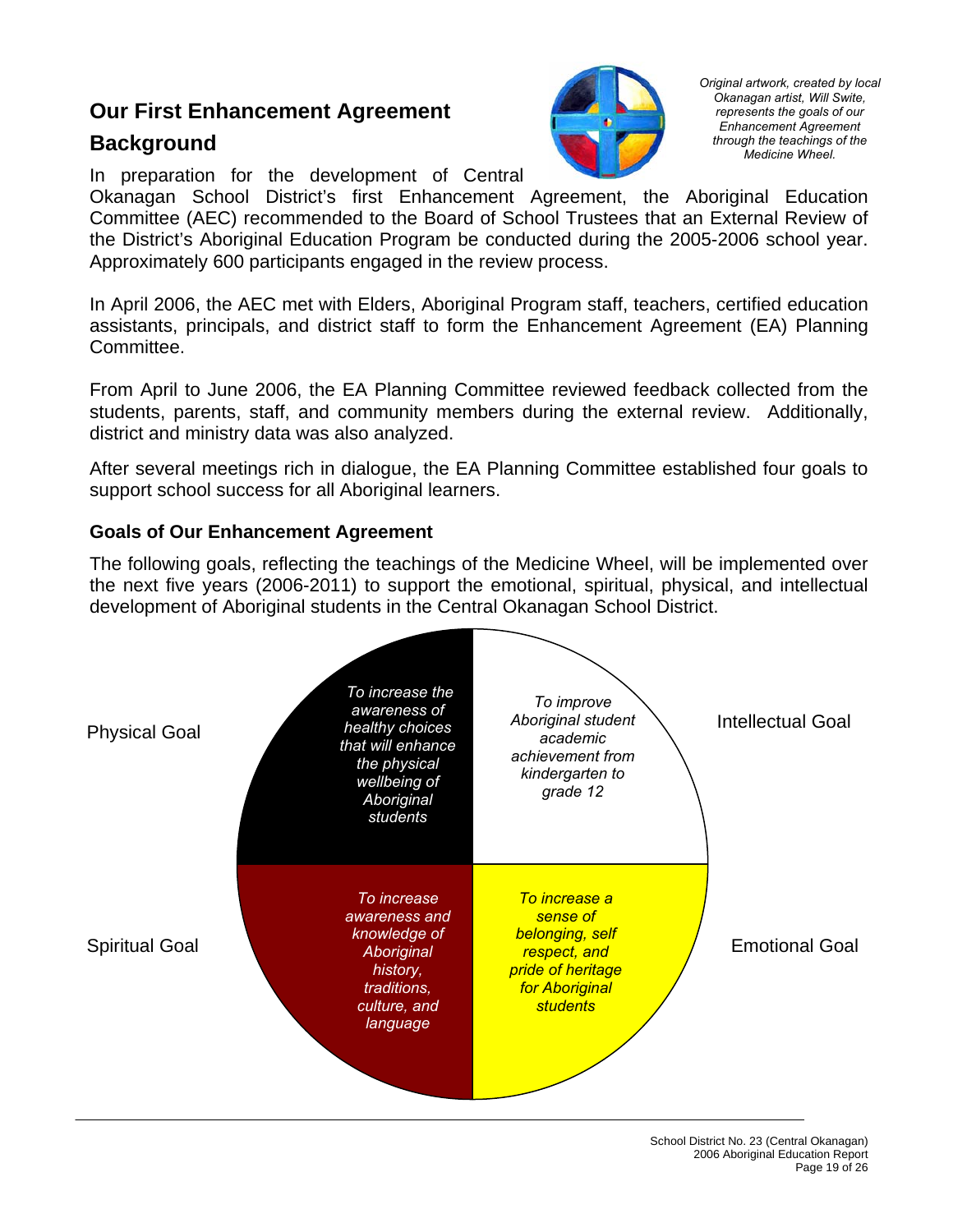# **Signing of Our Enhancement Agreement**

On December 11, 2006, the district's first Enhancement Agreement was signed. This was a historic event celebrated by representatives from all Aboriginal communities in the Central Okanagan, school district staff, local politicians and ministry representatives. Westbank First

Nation partnered with School District No. 23 to host the celebration at the Westbank Community Center. Over 200 people attended this special celebration.

In signing this Agreement, all parties acknowledge the directions that the District will need to pursue as it continues to work with the Aboriginal communities to meet the needs of all Aboriginal students. *(Appendix C)*



*"This agreement signifies the commitment of the entire community and School District #23 to ensure that Aboriginal educational needs are being properly addressed. This is a duty and responsibility that*

*Chief Robert Louie signing our first Enhancement Agreement* 

we all share. We have faith that it will help collectively quide us to improve Aboriginal student *success, accountability, relationship and trust building. Westbank First Nation commits to work with School District #23, Aboriginal groups and all those concerned to ensure this agreement accomplishes the goals set out herein for the future success of our children and community well being."* 

*límləmt, Chief (ilmix*ʷəm*) Robert Louie*

The District's Aboriginal Education Committee (AEC) will meet to review the Enhancement Agreement according to the traditional cycle of the seasons. Annual Gatherings will be organized to receive input from the Aboriginal communities. Each year, the AEC will review the district performance data and the district's Aboriginal programs to provide recommendations for future program enhancements and budget expenditures.

*"The completion of our first Aboriginal Enhancement Agreement represents years of collaboration understanding, and mutual respect. It does not signify the end of our journey together, but indicates the signposts to which we must refer as we continue to move forward towards our goal of ensuring success for all Aboriginal students in our school district. The Board of School Trustees is committed to supporting this Enhancement Agreement."*

(Moyra Baxter, Chairperson, Board of School Trustees)

**Now, as a community, we begin the work to achieve our Enhancement Agreement Goals.**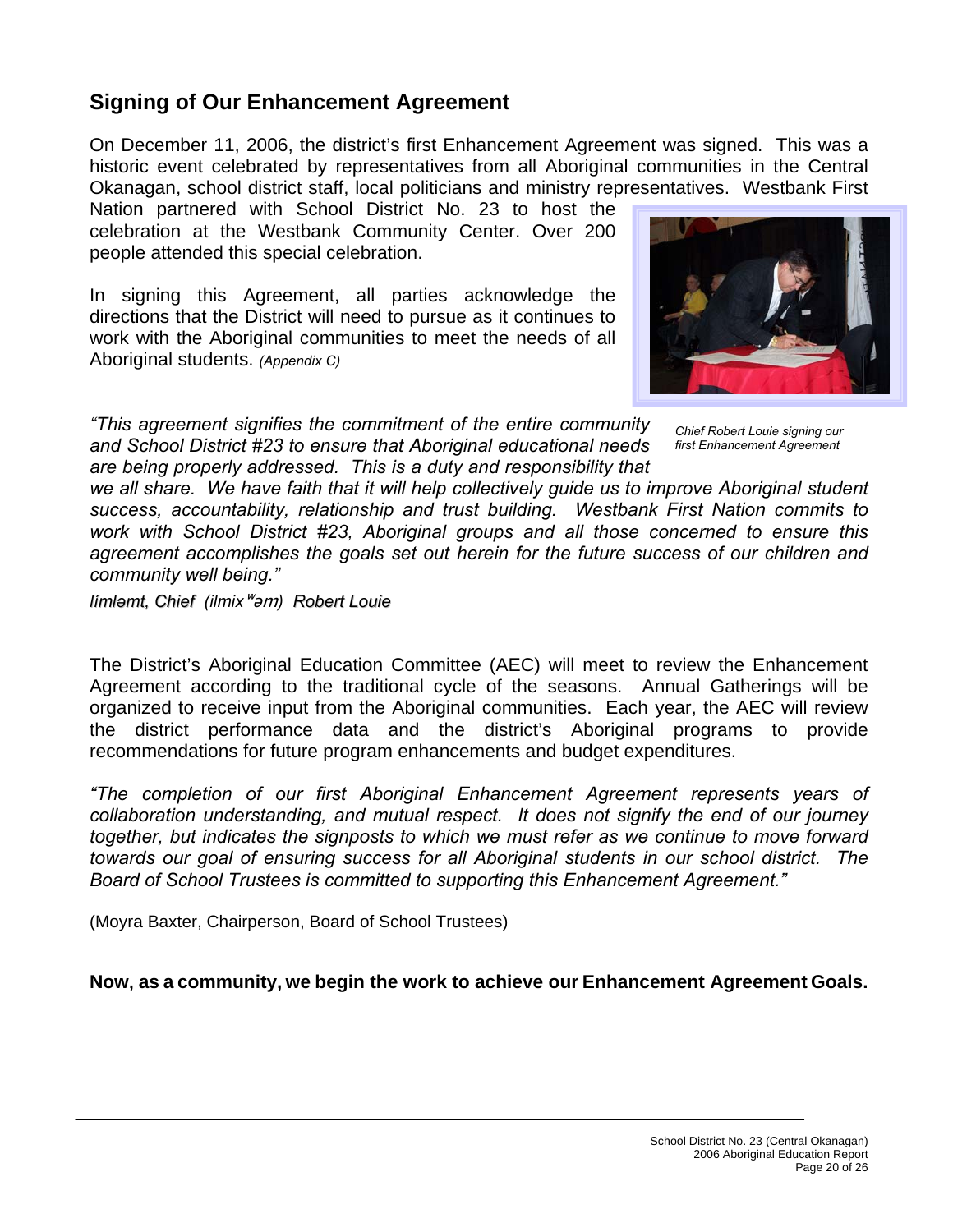A copy of the district's Enhancement Agreement is posted on the School District No. 23 website: [www.School District No. 23.bc.ca.](http://www.sd23.bc.ca/)

For more information about the Aboriginal Education Program in School District No. 23, please contact:

Aboriginal Education Committee c/o School District No. 23 (Central Okanagan) 1940 Underhill Street Kelowna, B.C. V1X 5X7 (250) 860-8888

Specific questions related to student performance can be directed to:

Alice Gro, Aboriginal Education Program Coordinator (250) 979-2020 Terry-Lee Beaudry, Director of Instruction (250) 470-3210

| Please note: The following appendices provide further information regarding the |
|---------------------------------------------------------------------------------|
| Aboriginal Education Program.                                                   |

- Appendix A Terms of Reference
- Appendix B 2005-2006 and 2006-2007 Aboriginal Education Program Budget
- Appendix C Memorandum of Agreement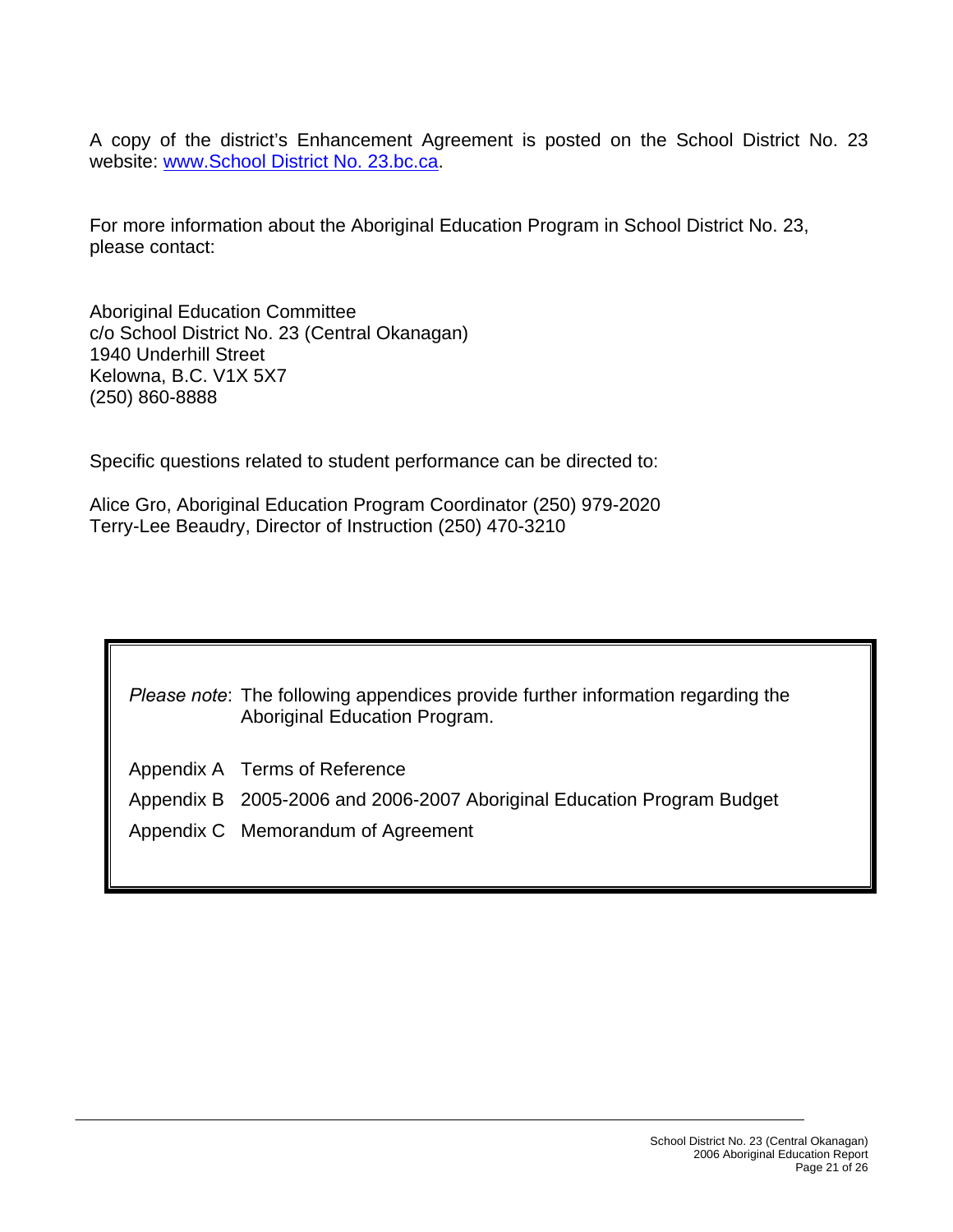# **APPENDICES**

### *Appendix A*

# **SCHOOL DISTRICT #23 ABORIGINAL EDUCATION COMMITTEE TERMS OF REFERENCE**

- 1. To review School District policies as they relate to Aboriginal learners, to endorse such policies as supporting Aboriginal interests and to recommend changes to such policy as may be necessary.
- 2. To review annually the monitoring, evaluation and reporting programs and services for Aboriginal students including Cultural Facilitators, Aboriginal Advocates and all other personnel responsible for providing Aboriginal programs and services on matters related to communications and involvement with the Aboriginal communities.
- 3. To ensure that the richness and diversity of Aboriginal languages, history and cultures and the contributions of Aboriginal to Canadian society is recognized and incorporated into the curriculum at all levels.
- 4. To ensure those current topics effecting Aboriginal peoples are presented in the curriculum from an Aboriginal perspective.
- 5. To mutually develop the annual budget for Aboriginal targeted funds.
- 6. To ensure that relevant Aboriginal student data is collected on student enrolment and achievement.
- 7. To communicate with Aboriginal communities and parents on an ongoing basis.
- 8. To ensure that the interests of all Aboriginal students within the District are met regardless of residency.
- 9. To support the hiring of Aboriginal staff within the School District programs and services at all levels.
- 10. To support research supporting Aboriginal education issues.
- 11. To support cultural awareness within the administration, professional and support service sectors of the School District.
- 12. To include School District No. 23 representation in a non-voting capacity of one or two Directors of Instruction.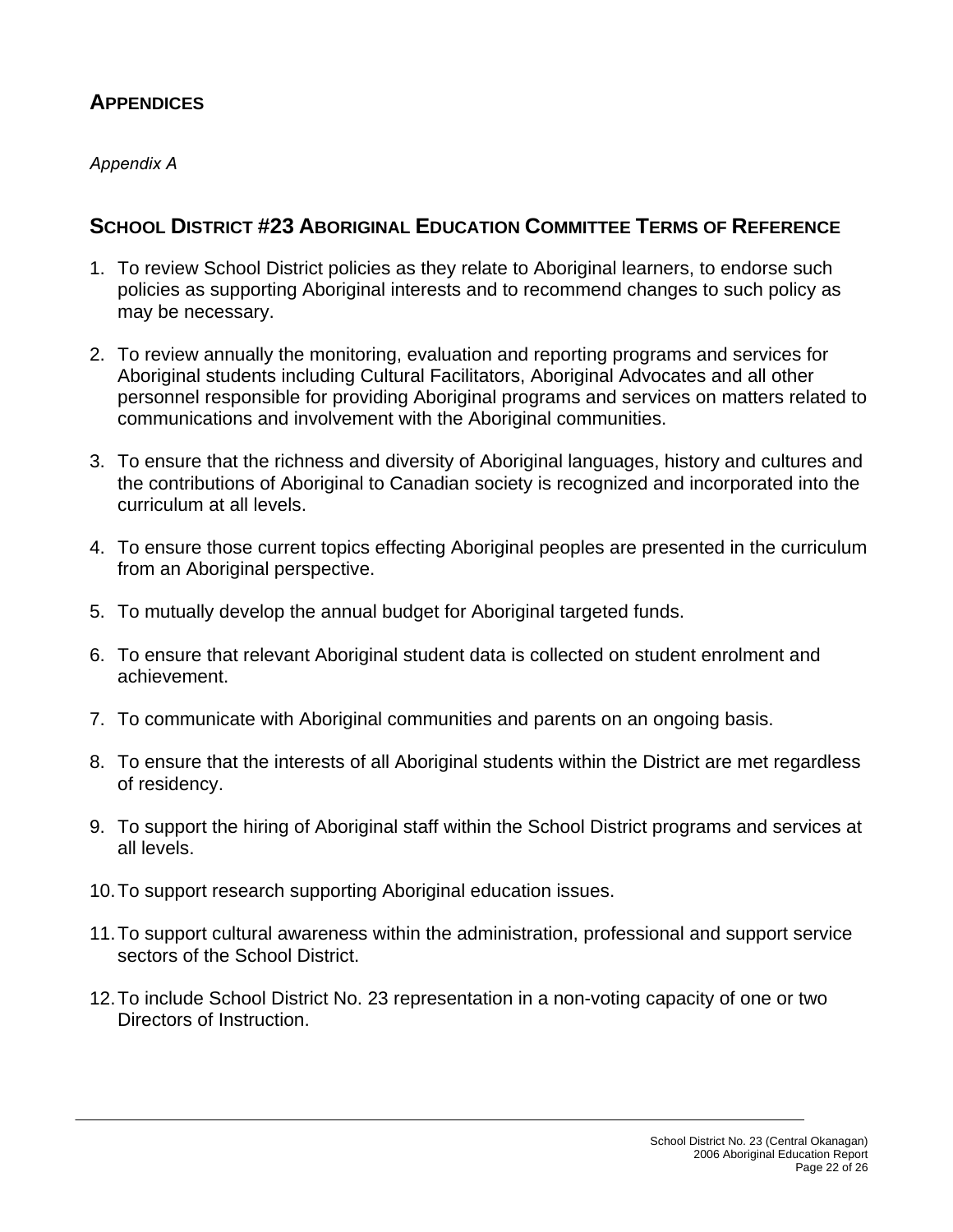## *Appendix B*

## **SCHOOL DISTRICT # 23 (CENTRAL OKANAGAN) 2005-06 PROGRAM FUNDING AND EXPENSES**

| <b>Funding</b>                                           | 2005-06                    |                    | 2005-06     |
|----------------------------------------------------------|----------------------------|--------------------|-------------|
|                                                          | <b>Final</b><br><b>FTE</b> | <b>Funding/FTE</b> |             |
| <b>Total FTE</b>                                         | 1,678.5                    | \$950              | \$1,594,575 |
| Surplus Carryforward from 2004-05                        |                            |                    | \$204,806   |
| Strike Savings Returned                                  |                            |                    | \$154,561   |
| <b>Total Program Funding</b>                             |                            |                    | \$1,953,942 |
|                                                          |                            |                    |             |
| <b>Expenses</b>                                          |                            |                    |             |
| <b>School Based Allocation</b>                           |                            |                    |             |
| <b>Special Project Allocations</b>                       |                            |                    | \$6,962     |
| <b>Total School Based Expenses</b>                       |                            |                    | \$6,962     |
| <b>District Based Allocation</b>                         |                            |                    |             |
| <b>Teacher Salaries</b>                                  |                            |                    | \$157,348   |
| <b>Advocates Salaries</b>                                |                            |                    | \$599,841   |
| <b>CEA Salaries</b>                                      |                            |                    | \$500,680   |
| <b>Substitute Salaries</b>                               |                            |                    | \$8,323     |
| <b>Employee Benefits</b>                                 |                            |                    | \$286,864   |
| <b>Total Salaries and Benefits</b>                       |                            |                    | \$1,553,056 |
|                                                          |                            |                    |             |
| Okanagan Language/Culture Instructor-Program Development |                            |                    | \$6,210     |
| Professional Development-Support Staff                   |                            |                    | \$6,062     |
| Mileage-Staff                                            |                            |                    | \$13,556    |
| <b>Student Transportation</b>                            |                            |                    | \$18,313    |
| <b>Cultural Supplies</b>                                 |                            |                    | \$33,271    |
| <b>General Teaching Supplies</b>                         |                            |                    | \$15,930    |
| Graduation                                               |                            |                    | \$15,020    |
| <b>Field Trips</b>                                       |                            |                    | \$18,123    |
| Telephone                                                |                            |                    | \$3,100     |
| Program Evaluation                                       |                            |                    | \$14,000    |
| <b>General District Level Account</b>                    |                            |                    | \$29,339    |
| <b>Total Program Expenses</b>                            |                            |                    | \$1,732,942 |
|                                                          |                            |                    |             |

Surplus Carryforward **\$221,000**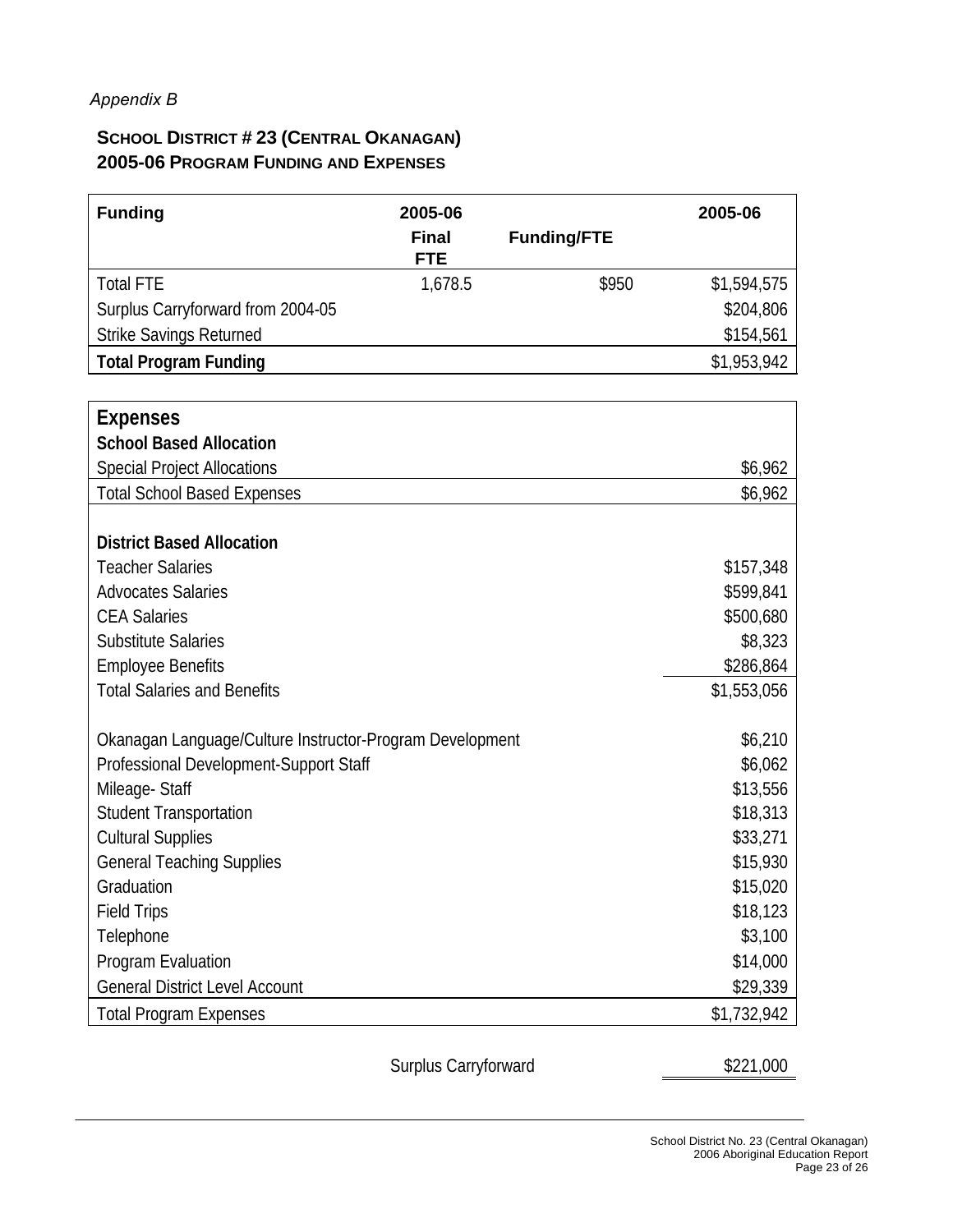# **SCHOOL DISTRICT # 23 (CENTRAL OKANAGAN) 2006-07 PROGRAM FUNDING AND EXPENSES**

| <b>Funding</b>                                           | 2006-07    |             |           | 2006-07     |  |
|----------------------------------------------------------|------------|-------------|-----------|-------------|--|
|                                                          |            | Funding/FTE |           |             |  |
|                                                          | <b>FTE</b> |             |           |             |  |
| <b>Total FTE</b>                                         | 1,678.5    | \$950       |           | \$1,594,575 |  |
| Surplus Carryforward from 2005-06                        |            |             |           | \$221,000   |  |
| <b>Total Program Funding</b>                             |            |             |           | \$1,815,575 |  |
|                                                          |            |             |           |             |  |
| <b>Budget</b>                                            |            |             |           |             |  |
| <b>School Based Allocation</b>                           |            |             |           |             |  |
| <b>Special Project Allocations</b>                       |            |             |           | \$0         |  |
| <b>Total School Based Budget</b>                         |            |             |           | \$0         |  |
| <b>District Based Allocation</b>                         | <b>FTE</b> | Cost/FTE    |           |             |  |
| <b>Coordinating Teacher</b>                              | 1.00       | \$75,000    | \$75,000  |             |  |
| <b>Secondary School Tutoring</b>                         | 3.60       | \$75,000    | \$270,000 | \$345,000   |  |
| <b>Advocates Salaries</b>                                | 17.00      | \$38,986    | \$662,762 |             |  |
| <b>Cultural Facilitator Salary</b>                       | 1.00       | \$40,000    | \$40,000  |             |  |
| Cultural Facilitator Ass't.                              | 1.00       | \$36,000    | \$36,000  | \$738,762   |  |
| <b>CEA Salaries</b>                                      | 17.75      | \$30,632    | \$543,715 | \$543,715   |  |
| <b>Total Staffing Allocations</b>                        |            |             |           | \$1,627,477 |  |
|                                                          |            |             |           |             |  |
| <b>Supplies &amp; Services Allocations</b>               |            |             |           |             |  |
|                                                          |            |             |           |             |  |
| Okanagan Language/Culture Instructor-Program Development |            |             |           | \$60,000    |  |
| Professional Development-Support Staff                   |            |             |           | \$10,000    |  |
| Mileage-Staff                                            |            |             |           | \$14,000    |  |
| <b>Student Transportation</b>                            |            |             |           | \$16,000    |  |
| <b>Cultural Supplies</b>                                 |            |             |           | \$30,000    |  |
| <b>General Teaching Supplies</b>                         |            |             |           | \$20,000    |  |
| Graduation                                               |            |             |           | \$10,000    |  |
| <b>Field Trips</b>                                       |            |             |           | \$20,000    |  |
| Telephone/Admin                                          |            | \$3,500     |           |             |  |
| General District Level Account (Unallocated)             | \$4,598    |             |           |             |  |
| <b>Total Supplies &amp; Services</b>                     |            |             |           | \$188,098   |  |
|                                                          |            |             |           |             |  |
| <b>Total Program Budget</b>                              |            | \$1,815,575 |           |             |  |
|                                                          | \$0        |             |           |             |  |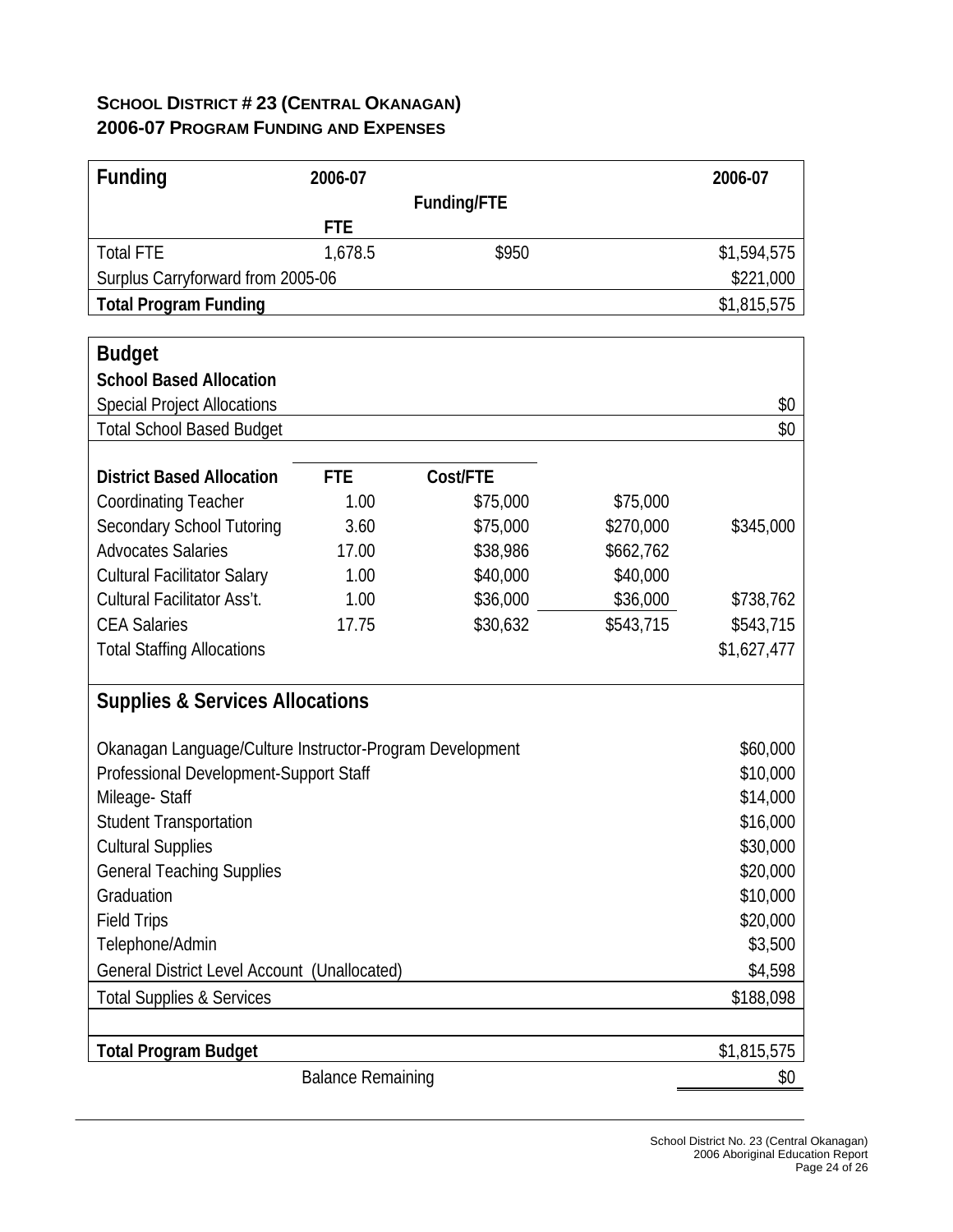*Appendix C* 

# Memorandum of Agreement

# Aboriginal Education Enhancement Agreement

**Between** 

# School District No. 23 (Central Okanagan)

#### And The

# Aboriginal Communities of the Central Okanagan

And The

# Ministry of Education

This Aboriginal Education Enhancement Agreement has been developed to improve the success of all Aboriginal students who are served by School District No. 23.

This Enhancement Agreement is a fully inclusive process which acknowledges and is respectful of the traditional territories of the Okanagan Nation.

School District No. 23 is responsible for providing educational services to all Aboriginal students enrolled in the District, which include First Nations living on reserve, off reserve, Métis and Inuit. In signing this Agreement, all parties acknowledge the directions that the District will need to pursue as it continues to work with the Aboriginal communities to meet the needs of all Aboriginal students.

Agreed To This 11th Day of December, 2006 assan Chief Robert Louie **Chief Fabian Alexis** Chief Joseph Dennis **Westban**<sup>C</sup> First Nation Okanagan Indian Band On behalf of Okanagan Nation Alliance nose President Leo Brazeau President Wayne Jack President Edna Terbasket **KMA** Ki-Low-Na Friendship Kelowna Métis Association **Lake Country Native** Okanagan Métis Children Society Association & Family Services  $\tau_{\rm cc}$ Mr. Milton (Tic) Williams Mrs. Sherry Landry-Braun **Parent Representative** Parent Representative **Aboriginal Education Committee Aboriginal Education Committee** Ms. Moyra Baxter Mr. Mike Roberts Chairpetson, Board of School Trustees Superintendent of Schools